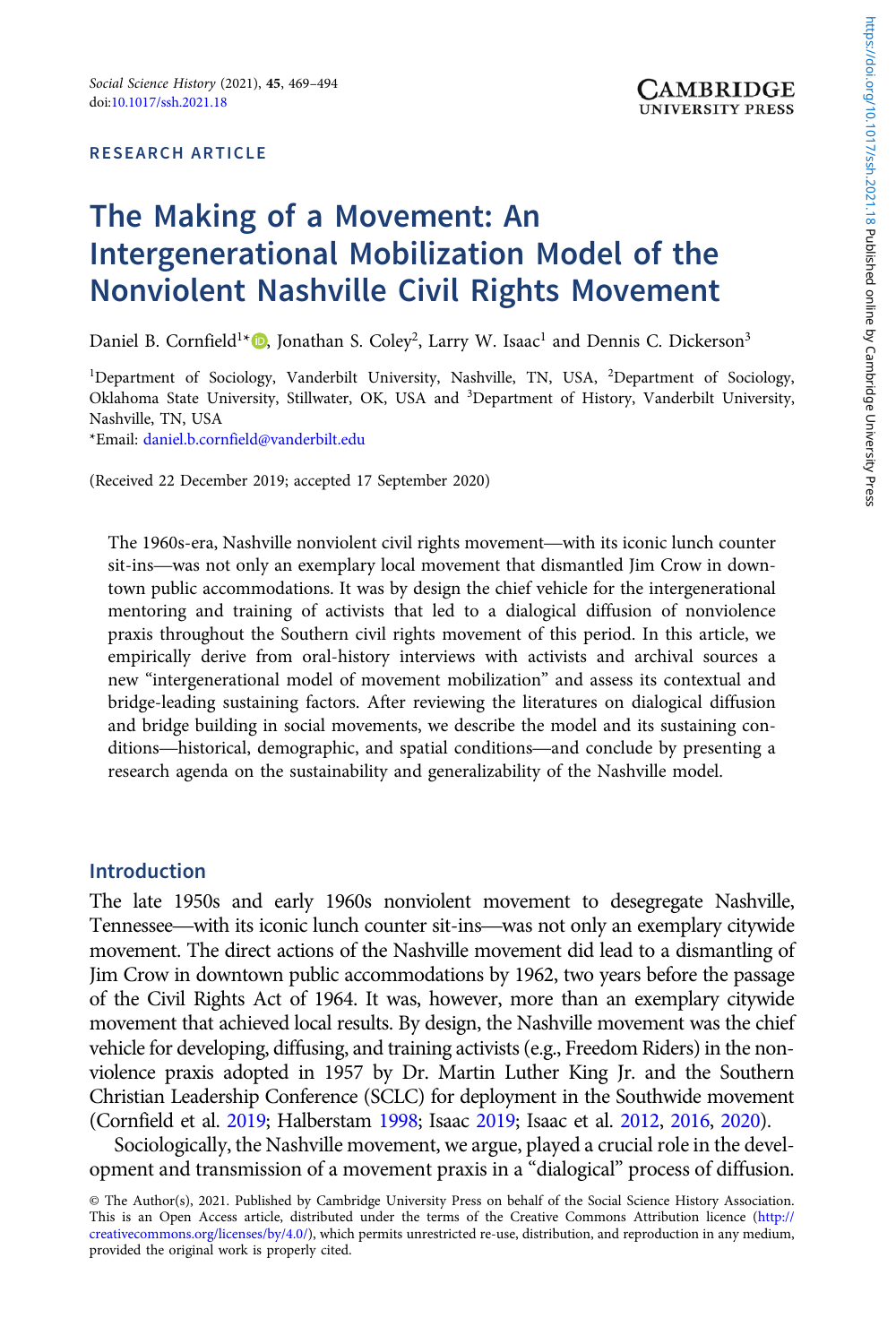As a model of movement diffusion, a dialogical diffusion process treats the diffusion of a movement praxis as contested, problematic, and nonlinear, and not as a foregone conclusion (Chabot 2012; Isaac et al. 2016, 2020). Indeed, during the civil rights movement of the 1958–62 era, nonviolence praxis faced two major challenges. First, the established National Association for the Advancement of Colored People (NAACP), co-founded by W. E. B. Du Bois in 1909, had championed civil rights and desegregation through litigation in the courts and was unsupportive of the SCLC's new tactical turn to a community-based praxis of nonviolent direct action following the Montgomery bus boycott of 1955–56, although some local NAACP chapters did engage in nonviolent direct action (Chabot 2012). Second, many Black young adults were skeptical of the requisite, tremendous self-restraint required for engaging in nonviolent direct action in the face of the profound indignities and violence hurled by hostile Whites at the nonviolent protesters (Cornfield et al. 2019; Halberstam 1998; Isaac et al. 2012, 2016, 2020).

Research on the dialogical diffusion of social movements has tended to emphasize the discursive strategies and tactics for surmounting obstacles to movement diffusion. Chabot's (2012) model of transnational dialogical diffusion, based on the diffusion of Gandhian nonviolence praxis from India to the mid-twentieth-century US civil rights movement, consists of three stages: (1) "translation" of the original praxis into terms that resonate in the cultural repertoire of contention of the receiving nation; (2) "experimentation" with the new praxis in the receiving nation; and (3) "implementation" of the new praxis in the receiving nation. Together, the three stages constitute a decades-long mobilization of a movement praxis in a process Chabot (2012) calls "collective learning" by which activists in the receiving nation come to adopt, adapt, and deploy the new praxis.

In this article, we extend Chabot's research in two ways. First, in Chabot's model, collective learning drives dialogical diffusion with the publication and dissemination of ideas among intellectual activists and theologians. Less attention is given to the impact of agency, strategic action, and especially "bridging" (Robnett 1996) by activists who connect simultaneously the translation, experimentation, and implementation stages into a coherent course of action. As we show, the Reverend James M. Lawson Jr. was the chief activist and "bridge leader" (Robnett 1996) who linked three generations of activists (Cornfield 1989, 2015; Klatch 1999; Pagis 2018; Whittier 2018) in driving simultaneously the three stages of the dialogical diffusion of Gandhian nonviolence by way of the Nashville movement. Second, Chabot's model contextualizes dialogical diffusion in the cultural repertoire of movement three generations of activists (Cornfield 1989, 2015; Klatch 1999; Pagis 2018;<br>Whittier 2018) in driving simultaneously the three stages of the dialogical diffusion<br>of Gandhian nonviolence by way of the Nashville movement. whittier 2018) in ariving simultaneously the three stages of the dialogical diffusion<br>of Gandhian nonviolence by way of the Nashville movement. Second, Chabot's<br>model contextualizes dialogical diffusion in the cultural rep site bridging of activist generations for collective learning and dialogical diffusion of a movement praxis.

The purpose of our article, then, is to induce and describe a new intergenerational model of movement mobilization as a vehicle for dialogical diffusion from the Nashville case. Furthermore, as we show in the following text, the Nashville dialogical process was contextualized in a set of historical, demographic, and spatial conditions that facilitated Lawson's strategic bridging actions in the dialogical diffusion of nonviolence praxis. In our three-generation model of activism, the three activist generations enact the several stages of Chabot's diffusion model, respectively.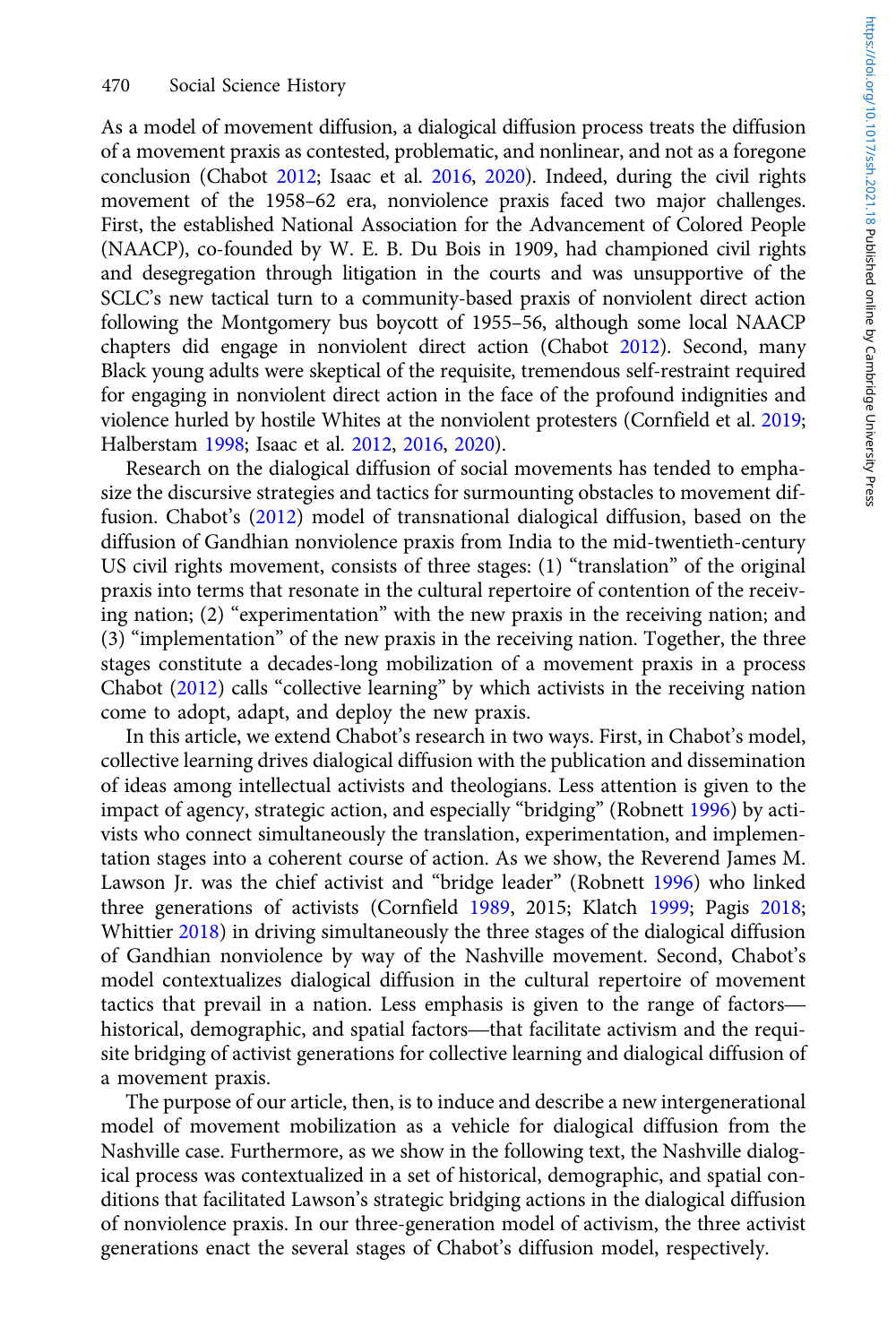Our article contributes to the literature on bridge building in social movements as well (e.g., Coley 2014; Coley et al. 2020; Gawerc 2020; Isaac and Christiansen 2002; Mayer 2009; Robnett 1996; Snarr 2009), addressing the factors that encourage intergenerational solidarity within social movements. The Nashville movement was an instance of planned, intergenerational movement mobilization. King and Lawson, as members of what we call the "SCLC generation," planned a series of local nonviolent direct actions in the late 1950s that would involve hundreds of college-student activists, many of who would become affiliated with the Student Nonviolent Coordinating Committee (SNCC). Lawson was mentored by A. J. Muste, a White member of the older "pacifism-nonviolence generation" who chaired the Fellowship of Reconciliation (FOR). The younger "SNCC generation" that Lawson worked to mobilize engaged in local direct actions, such as the Nashville lunch counter sit-ins, supported by local older professionals, including clergy, lawyers, and journalists. Our intergenerational model strives to capture chaired the Fellowship of Reconcluation (FOR). The younger SNCC generation<br>that Lawson worked to mobilize engaged in local direct actions, such as the<br>Nashville lunch counter sit-ins, supported by local older professionals how the SCLC's strategic actions, akin to Blee's (2012: 37) "turning points"—that is "major alterations in direction"—linked the SCLC to a large and growing, local college-student mobilization in a movement whose three generations of activists were, respectively, distributed across national and local levels of mobilization (Miller and Nicholls 2013; Nicholls 2007).

We thus contribute to the literature on bridge building in social movements in several ways. First, we take seriously the idea that many social movements must tend to intramovement divisions related to age, an attribute rarely considered in this literature (but see Cornfield 1989, 2015; Whittier 2018). Previous literature instead highlights the role of bridging organizations and bridge leaders in bridging intramovement divides and tensions related to race, national origin, social class, sex, gender identity, sexual orientation, religious identity, and other forms of social difference (e.g., Coley 2014; Coley et al. 2020; Gawerc 2020; Isaac and Christiansen 2002; Mayer 2009; Robnett 1996; Snarr 2009). Our multistage mobilization model addresses the lack of attention to age-related divides by highlighting distinct roles of different age generations in historically and qualitatively distinct stages of mobilization.

Second, we consider the societal conditions under which social movements decide to engage in intergenerational bridge building, highlighting the role of historical strategic turning points, demographic change, and the spatial array of sites of movement mobilization. By the mid-1950s, the civil rights movement began to shift toward the tactic of nonviolent direct action as the NAACP tactic of litigation met with substantial resistance in the implementation of desegregation plans in schools and public transportation (Morris 1984). The intergenerational mobilization modeled by the Nashville movement emerged at a time of tactical change that also coincided with and linked itself to mounting college-student enrollments by the baby boomer generation (Halberstam 1998; Kinzie et al. 2004), and this applied to Black as well as White students.

Third, we consider biographical characteristics of those activists who do engage in bridging age generations that, in a dialogical process of collective learning, consists of intergenerational mentoring in a new movement praxis (Cornfield 1989, 2015). Specifically, James Lawson, we argue, was particularly well-positioned to bridge generational divides not only because his SCLC generation fell between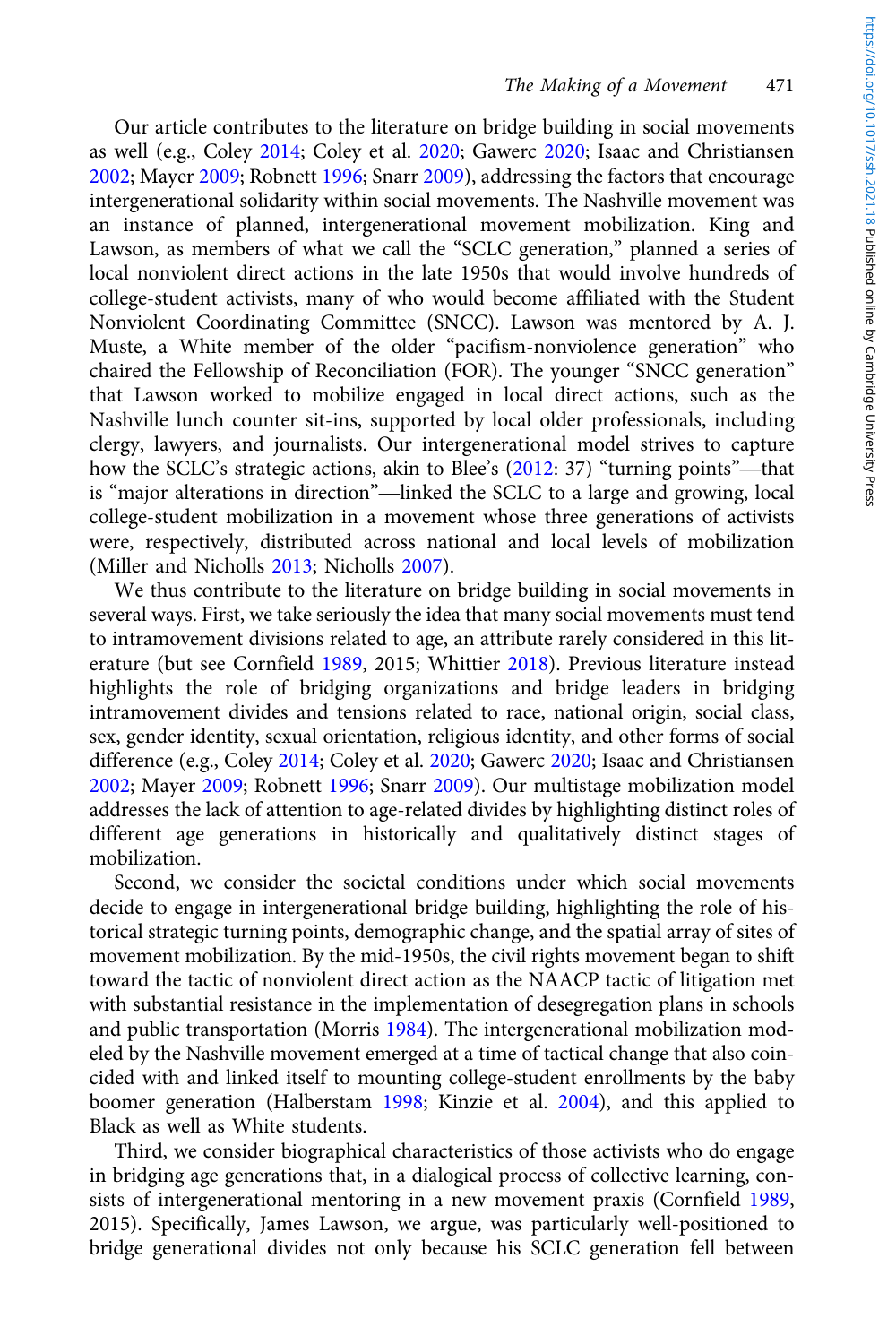the younger SNCC and older pacifism-nonviolence generations. Lawson was also predisposed to serving as both mentee of the older generation and mentor of the younger generation due to his status as both a student and religious leader and because of his deep familiarity with African American religious traditions.

Accounting for the challenges of intergenerational mobilization, and thus accounting for the involvement of students in a movement planned by more senior adults, is an important task because the students were the youngest generation of Nashville-based activists who went on to diffuse nonviolence praxis throughout the South. Students emerging out of the Nashville civil rights movement were among the founders and early leaders of SNCC in 1960; were responsible for continuing a Congress of Racial Equality (CORE)–launched Freedom Ride that had been halted in Alabama in 1961; and played a part in the Albany campaign of 1961–62, the Birmingham campaign of 1963, the March on Washington in 1963, the Freedom Summer campaign of 1964, the Selma campaign of 1965, the Chicago campaign in 1966, and the Memphis sanitation workers' strike of 1968 (Cornfield et al. 2019; Finley et al. 2016; Isaac 2019; Isaac et al. 2012, 2016, 2020). Martin Luther King Jr. said the Nashville movement represented "the best organized and the most disciplined in the Southland" (qtd. in Lewis 1998: 111), and historian Clayborne Carson (1981: 16) wrote, "[i]t was these Nashville activists, rather than the four Greensboro students, who had an enduring impact on the subsequent development of the southern movement."

Our analysis draws on rich qualitative data on 63 members of the Nashville civil rights movement, including oral history interviews conducted by the senior co-authors with 36 members of the Nashville civil rights movement, oral history interviews held by the Nashville Public Library with 15 additional members of the Nashville civil rights movement, and historical data on 12 other participants culled from secondary sources (see Isaac et al. 2016 and 2020 for full details on the oral history methodology). Later in the article, we describe the details of a qualitative comparative analysis (QCA) strategy for analyzing our interviews with a subset of student participants.

#### Three Activist Generations

At the time of the Nashville movement, Lawson enlisted and coordinated three activist generations in the diffusion of nonviolence praxis as he and the SCLC circumvented a fourth activist generation, namely, that associated with the NAACP. We refer to an *activist generation* as a birth cohort of activists who adhere to the same movement praxis. Activist generations differ by birth cohort (generations), ideology, and tactics because they enter adulthood during different historical "turning points" in the cumulating and differentiating, ideological and tactical course of an ongoing social movement (Cornfield 1989, 2015; Pagis 2018; Whittier 2018). We determined activist-generation time bands inductively and link each activist generation to a key civil rights organization that tended to embody that activist generation's attitudes about strategies and tactics. As Stinchombe (2000) wrote, organizations are stamped with the historical conditions under which they were founded, and such stampings have ongoing consequences for those organizations and their members (see also Zald and Ash 1966: 332–33).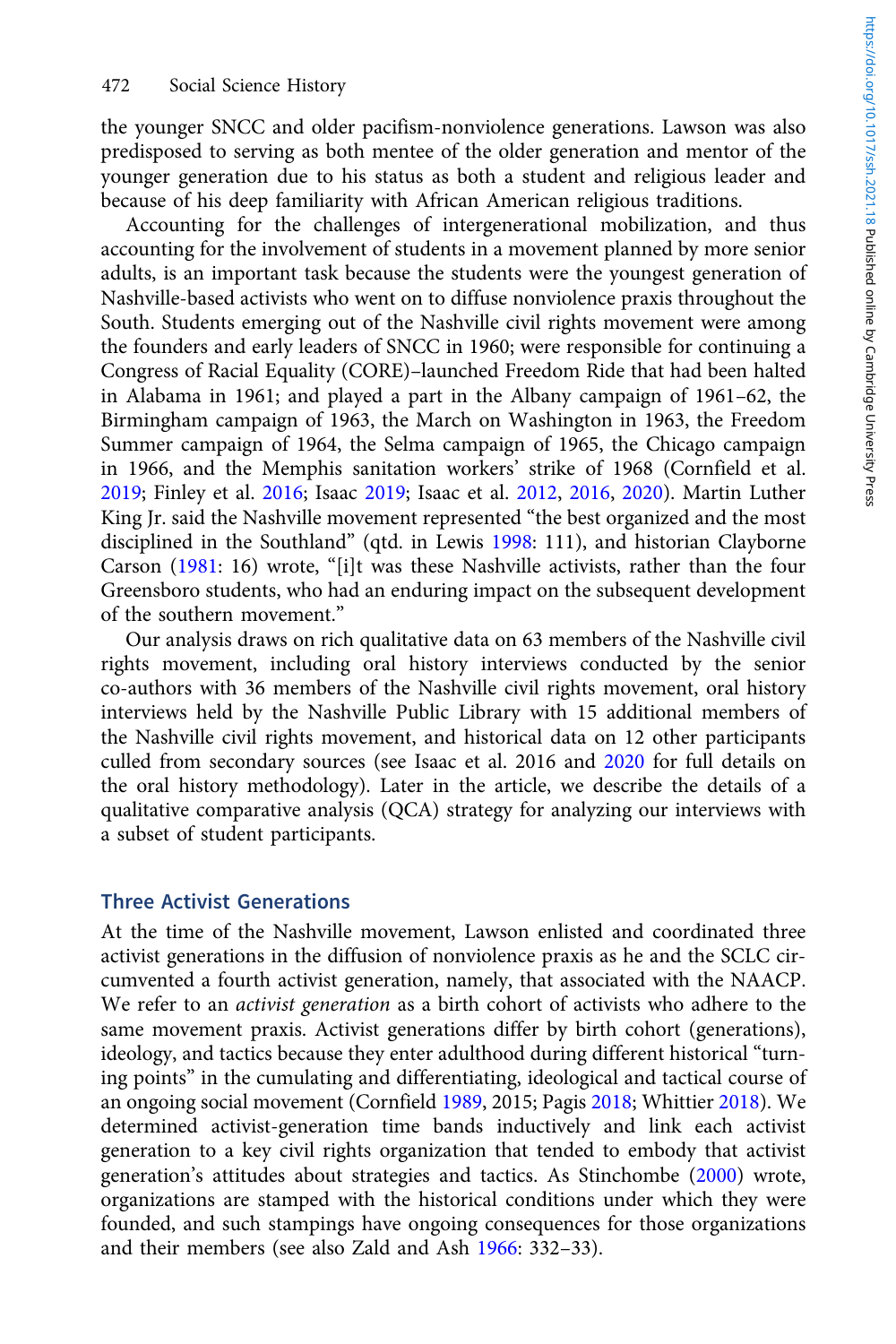```
"Pacifism/Nonviolence Generation" (1885–1910)
(Gandhi [1869]) 
A. J. Muste, FOR cofounder (1885) 
Glen Smiley (1910) 
Bishop Matthew W. Clair Jr. (1890) 
G. H. C. Macgregor (1892) 
Howard Thurman (1899) 
Mordecai Johnson (1890) 
William Stuart Nelson (1895) 
Benjamin Mays (1894) 
"SCLC Generation" (1912–29)
```
Dr. Martin Luther King Jr. (1929) Rev. James M. Lawson Jr. (1928) Rev. Kelly Miller Smith (1920) Rev. Ralph Abernathy (1926) Rev. C. K. Steele (1914) Rev. T. J. Jemison (1918) Rev. Fred Shuttlesworth (1922) Rev. Joseph Lowery (1921) Rev. Andrew N. White (1912)

```
"SNCC Generation" (1936–41)
```
Marion Barry (1936) Stokely Carmichael (1941) John Lewis (1940) Diane Nash (1938) James Bevel (1936) Bernard Lafayette (1940) Julian Bond (1940) Charles F. McDew (1938) J. Charles Jones (1937)

"NAACP Generation" (1901–14) (W. E. B. Du Bois, NAACP cofounder [1868]) Roy Wilkins, executive secretary, 1955–77 (1901) Thurgood Marshall (1908) Daisy Bates, Arkansas state conference president, Little Rock activist (1914) Clarence M. Mitchell Jr., Washington, D.C. lobbyist (1911)

Figure 1. Activist Age Generations at the time of the Nashville movement (birth years in parentheses and brackets).

Lawson was part of the SCLC generation but worked beyond it, bridging three activist generations, shown in figure  $1$ .<sup>1</sup> We refer to the first as the "pacifismnonviolence generation," comprised of people who were born between 1885 and

<sup>&</sup>lt;sup>1</sup>Similarly, Ella Baker worked beyond her "NAACP generation." She collaborated with the SCLC generation and then helped form the new SNCC generation when she convened the founding SNCC convention at her alma mater Shaw University in North Carolina in 1960 (Ransby 2003: 239–72).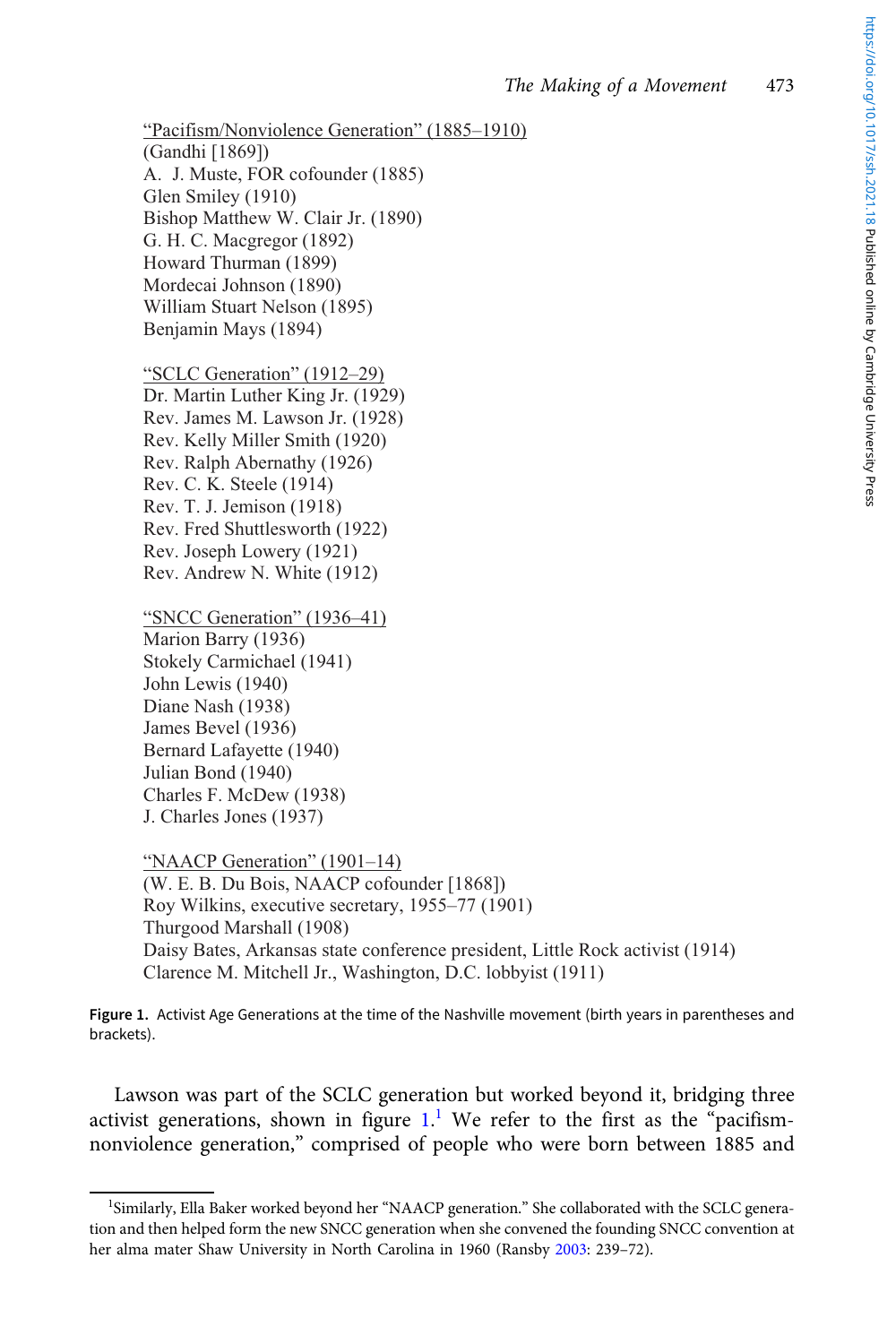1910. This generation of intellectual-activists adhered to Gandhian nonviolence and/or pacifism and developed and applied these ideologies to the pursuit of racial justice in Europe and the United States. Some of them directly mentored and collaborated with Lawson during the 1940s and 1950s, including A. J. Muste, Glen Smiley, and Bishop Matthew W. Clair Jr., while others produced scholarly works linking Gandhian nonviolence, pacifism, prophetic Christian theology, and the pursuit of racial justice in the United States (Isaac et al. 2012). A cluster of Black religious intellectuals at the School of Religion at Howard University in Washington, D.C. in the 1930s and 1940s focused on training, according to Dean Benjamin E. Mays, "an insurgent Negro professional clergy." Mays's colleague, Howard Thurman, and his successor, William Stuart Nelson, at different times, traveled to India to confer with Gandhi about the possibilities of adopting nonviolent tactics into the African American freedom struggle. Their students at Howard, James Farmer, a cofounder of the Congress of Racial Equality, and Kelly Miller Smith and Andrew White, leaders in the Nashville Christian Leadership Conference, linked to a succeeding generation of Southern civil rights activists (Dickerson 2005, 2014; Jelks 2002).

The second activist generation, whom we term the "SCLC generation," was born between 1912 and 1929. This activist generation comprised the group of Southern African American preachers who championed the tactical turn to nonviolent direct action that led to the formation of SCLC in 1957 under the leadership of the youngest member of their generation, Dr. Martin Luther King Jr. In light of Lawson's expertise in the Gandhian teachings of the pacifism-nonviolence generation, King recruited Lawson, who was approximately the same age as King, in 1957 to implement the nonviolence praxis embraced by the SCLC generation, thereby initiating Lawson's bridging role in linking the first two activist generations and Lawson's broader role of diffusing nonviolence praxis into the Southern Black struggle for realizing civil rights and racial justice.

We refer to the third activist generation as the "SNCC generation," born between 1936 and 1941. This generation, comprised of college students at the time of the 1960s-era nonviolent movement, included the Nashville core cadre of activists. This core cadre of college-student activists, trained by Lawson in intense nonviolence workshops (Isaac et al. 2012, 2016), sat down at the Nashville lunch counters, assumed leadership positions in the movement, and went on to become Freedom Riders championing nonviolence and desegregation throughout the South. The core cadre included the likes of James Bevel, Bernard Lafayette, John Lewis, Diane Nash, and C. T. Vivian.

The nonviolence praxis of the early SNCC generation is partly depicted in SNCC's founding philosophy crafted by a "fiery Lawson," as Payne (2007: 96) described him, at the founding SNCC gathering of some 120 college-student activists at Shaw University in North Carolina in 1960 (Carson 1981: 20). Lawson, who was accompanied by the Nashville core cadre, was considered by some to be "the young people's Martin Luther King" and received a standing ovation at the SNCC gathering (quotation from Payne 2007: 96; also, see Carson 1981: 23). Lawson's Gandhian-Judaic-Christian SNCC philosophy statement, excerpted here from Carson (1981: 23–24), read in part: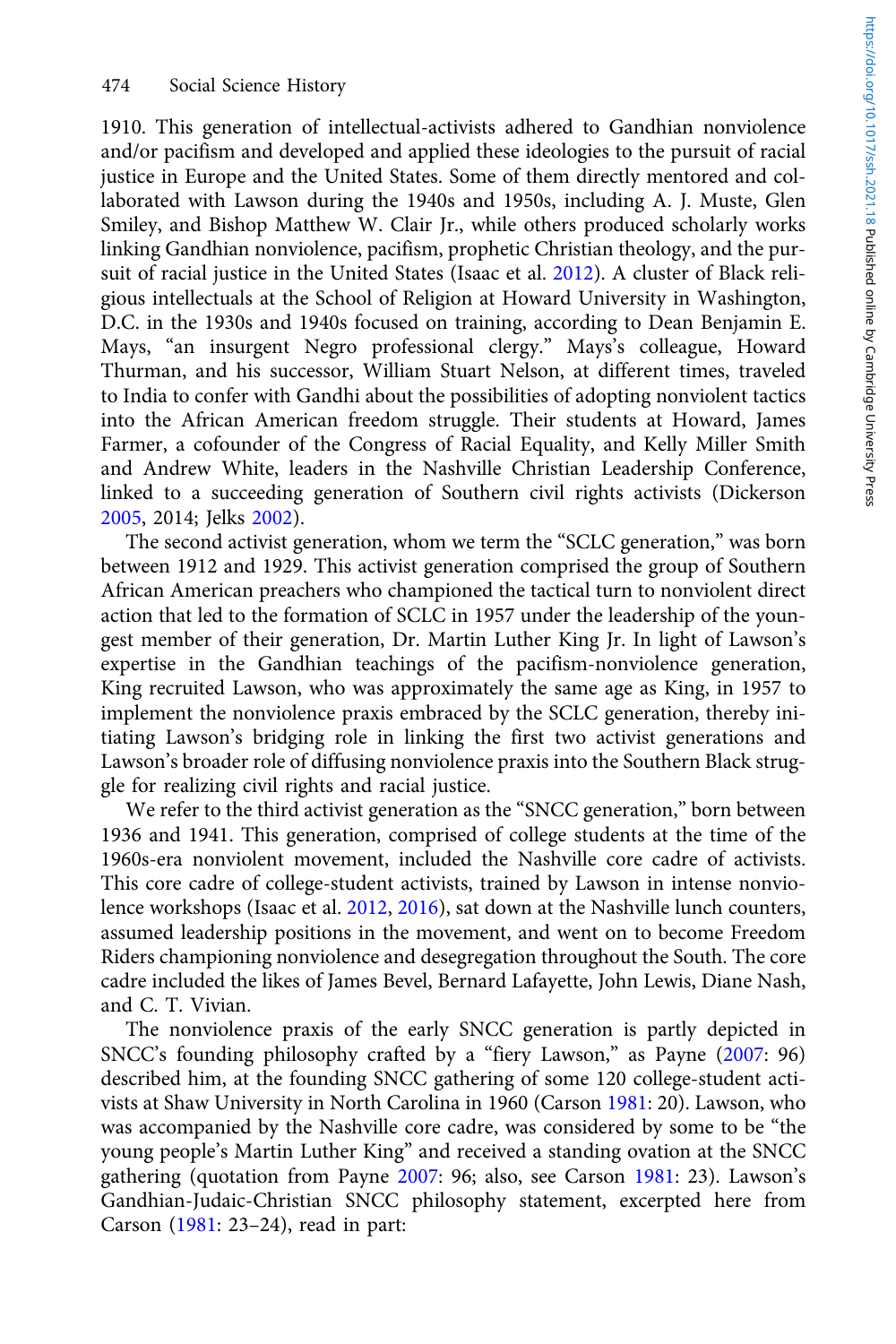We affirm the philosophical or religious ideal of nonviolence as the foundation of our purpose ::: . Nonviolence as it grows from Judaic-Christian traditions seeks a social order of justice permeated by love .... Through nonviolence, courage displaces fear; love transforms hate ... justice for all overthrows injustice. The redemptive community supersedes systems of gross social immorality .... By appealing to conscience and standing on the moral nature of human existence, nonviolence nurtures the atmosphere in which reconciliation and justice become actual possibilities.

Marion Barry, one of the Nashville core cadre, was elected SNCC chairman at the SNCC gathering.

In sum, each of the three generations comprises a birth cohort of activists of a specific ideology who were present during the tactical turn of the civil rights movement during the 1950s, or whose theologies and political orientations informed Lawson's subsequent formulation and application of Gandhian nonviolence praxis to the Southern civil rights movement during the 1950s. A fourth generation, whom we label the "NAACP generation," comprises the leading NAACP activists from whom the SCLC generation departed tactically and whom Lawson circumvented as he diffused nonviolence praxis across the three other generations during the late 1950s and early 1960s (Carson 1981: 23). In terms of age, the NAACP generation fell roughly between the pacificism-nonviolence and SCLC generations (see figure 1).

## Three-Stage Intergenerational Mobilization Process

Our intergenerational model of mobilization unfolds in three stages. In the first stage of site selection, senior national movement leaders (pacifism-nonviolence and SCLC generations) select and transform a place (e.g., a city) into an exemplary site of transformative social action (Miller and Nicholls 2013; Nicholls 2007). In the second stage of tactical design, national and local senior and younger local movement leaders (SCLC and SNCC generations) in the selected site establish preparation paths (Isaac et al. 2016) and design local collective actions that (1) align with the values and priorities of both the national movement leadership and local residents and (2) deploy the local built environment (e.g., boulevards, lunch counters, movie theaters) and local human resources (e.g., the large college student population) for disruptive display and diffusion of movement visions, values, and objectives (Isaac et al. 2012). In the third stage of *biographical convergence*, local individuals (usually students of the SNCC generation), arriving on independent biographical pathways to the site, self-select into established preparation paths based on the alignment of their biographical availability and prior politicization (Becker 1984; Coley 2018; Earl et al. 2017; Tapia and Turner 2018).

## Stage 1: Site Selection of Nashville by National Leaders

Senior national civil rights leaders of the pacifist-nonviolence and SCLC generations selected Nashville as a site for exemplary, nonviolent direct action at a pivotal moment in the course of the Southern civil rights movement. Until the mid-1950s, the movement to dismantle Jim Crow and desegregate the South was guided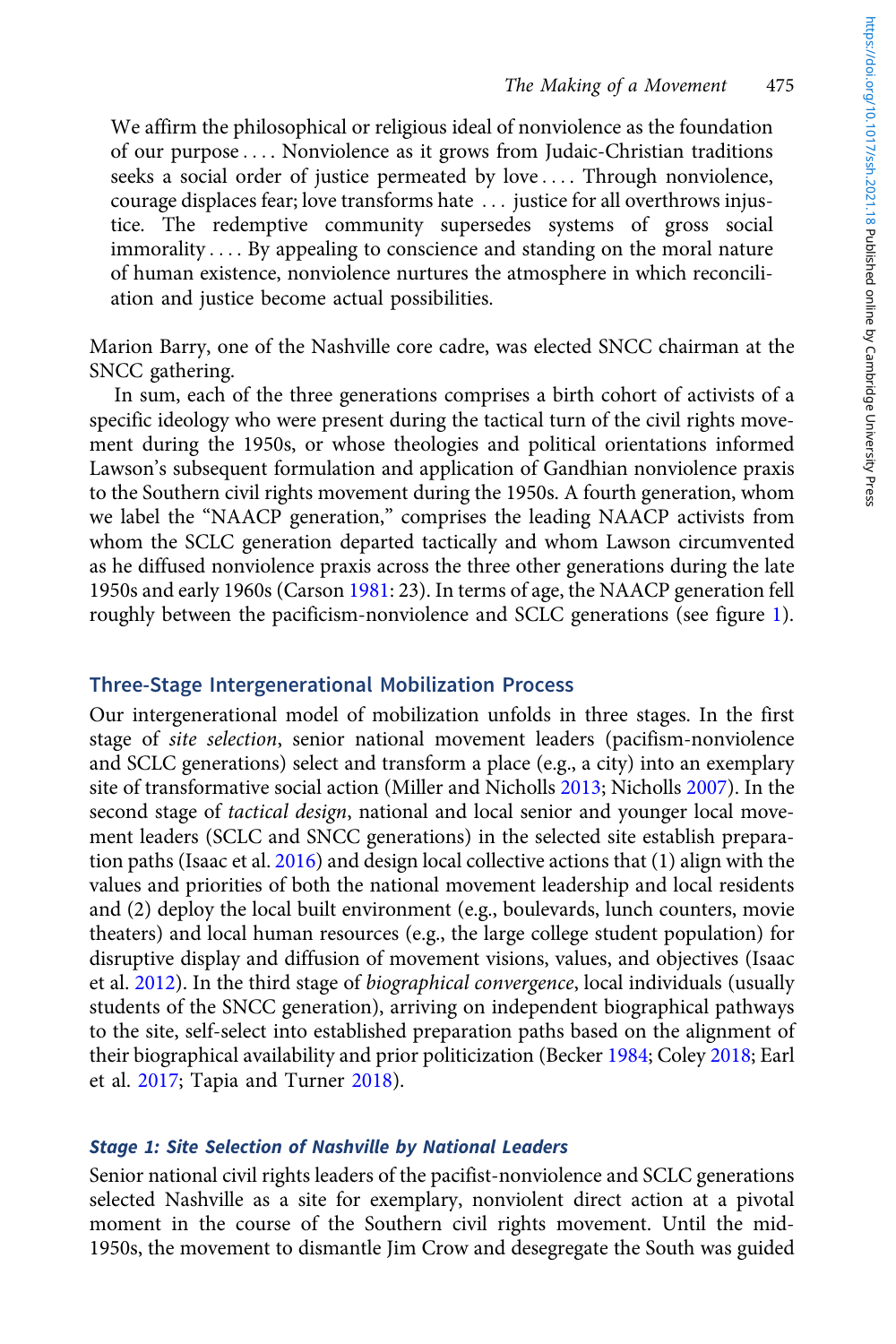primarily by the NAACP tactic of legal action to desegregate schools. By the time of the 1955 Montgomery bus boycott, the tactic of nonviolent direct action was gaining traction, especially with segregationist resistance to the NAACP itself and to desegregation in Alabama and elsewhere in the South. The NAACP, however, opposed the tactic of nonviolent direct action, leading Dr. Martin Luther King Jr. and others to form the SCLC in Atlanta in January 1957.

The SCLC was formed to implement what can be characterized sociologically as a multicity mobilization of nonviolent protest. In the SCLC's words, the organization was formed to serve "as a coordinating agency for local protest centers that were utilizing the technique and philosophy of non-violence in creative protest .... Affiliate organizations all across the South make up the body of the Conference. The making and execution of basic policy is the responsibility of the Executive Board, geographically representative of the entire South" (Southern Christian Leadership Conference 1961b).

One month later, King recruited the Reverend James M. Lawson Jr., who was a graduate divinity school student at Oberlin College in Ohio and approximately the same age as King, to design and implement the SCLC's strategy of engaging in multiple local, nonviolent direct actions throughout the South. Lawson, a member of FOR, had immersed himself in Gandhian praxis in India for two years. He then enrolled at Oberlin in Fall 1956 to study "some specialty in Jesus, and not Paul, but Jesus, ... the study of Jesus" (Lawson 2016; also see Dickerson 2014; Isaac et al. 2012; Morris 1984). The news of the Montgomery bus boycott, which he learned while he was still in India, inspired him to work with King and the emerging nonviolent movement in the South. When Martin Luther King Jr. came to lecture at Oberlin, Lawson had a chance to meet with him. Lawson (2016) recounts his private, face-to-face meeting with Dr. King at Oberlin on February 6, 1957, as follows:

I walked through the door, I was the first person there and after I got halfway across the room I heard motion at the door and it was Martin King walking in by himself.... So there he is and I, we sit down and talk at length. Well we clicked, he was very interested in the fact that I'd just returned from India, he said among other things that he hoped he could go to India one day and learn much more about Gandhi and Nehru ... then eventually in our conversation I told him that when I finished my graduate degrees one of the places I wanted to work was in the deep South as a pastor so I would be moving south. That's when he said "come now, don't wait, we need you now" and then he went on to talk about that need ... one of the things he said was we don't have anyone who has that kind of background and knowledge of nonviolence or Gandhi, we have no one like that he said, no one like you. By this time he knew A.J. Muste, he knew Bayard Rustin by the time, so he said we have no one like you ::: he knew I was a practicing devotee of nonviolent struggle ::: . King says to me, we're looking face to face at each other like this, we're talking, and King says to me "come now." Well what the heck? I recognized that inside I became very, very, very still. By the time he stopped that paragraph of the conversation I knew this was a major moment in my life and I heard myself answering him very, very quietly but very still because I had not the faintest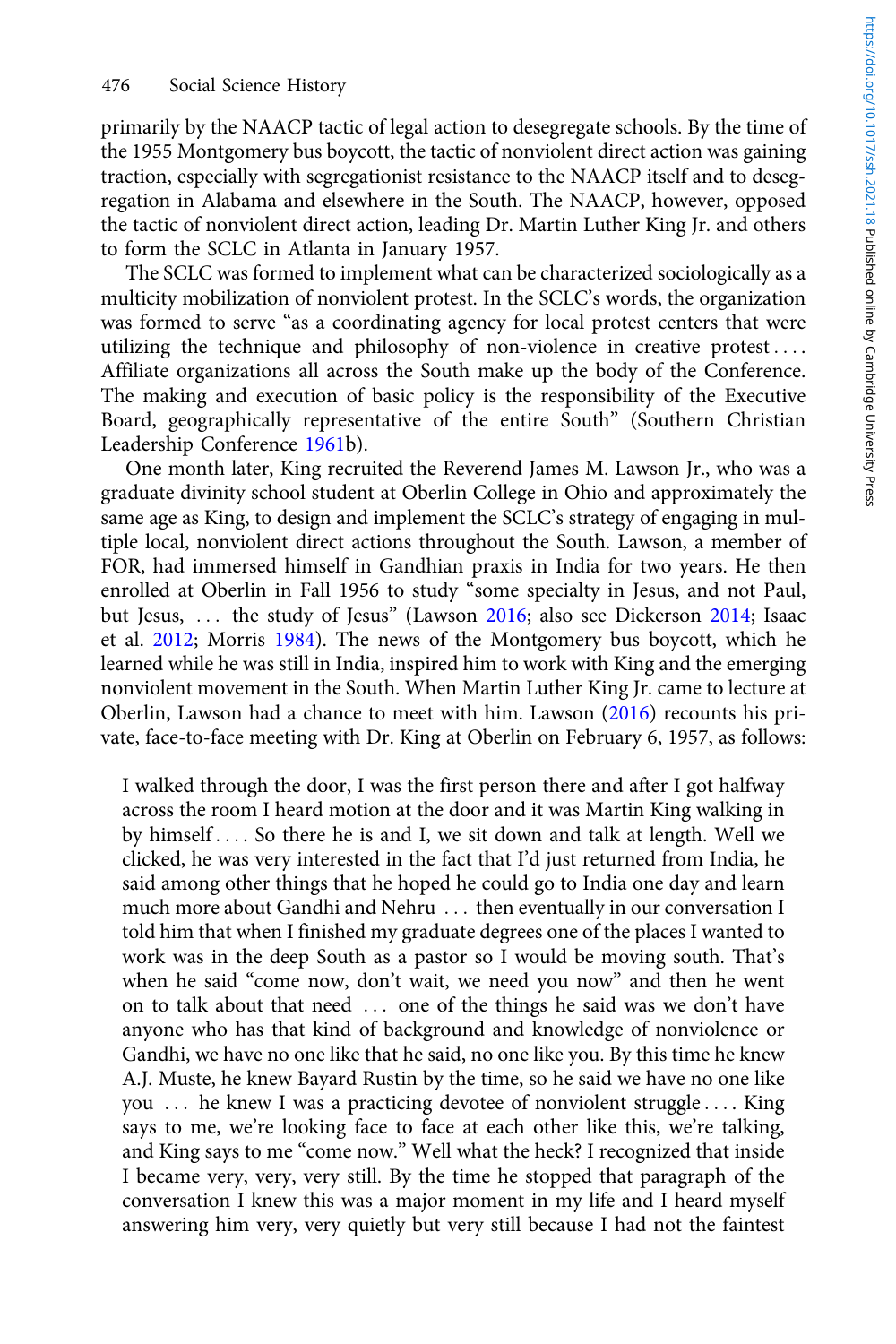idea how this was going to happen or how I would do it. I just simply said to him, "I'll come as soon as I can."

Reverend Lawson arrived in Nashville in January 1958 as the Southern field secretary of FOR (Isaac et al. 2012). He did movement work full-time until he enrolled as a divinity student at Vanderbilt University in Fall 1958. Having consulted with A. J. Muste and FOR national field director Glenn Smiley (Lawson 2016), Lawson selected Nashville as his base of operations for several reasons:

- 1. He could continue his graduate studies at the Vanderbilt University Divinity School;
- 2. The Nashville headquarters of his denomination, what is now known as the United Methodist Church, provided him with a community with which he was already familiar;
- 3. The city would likely provide a softer version of Jim Crow than a city such as Atlanta; was aiready raminar;<br>The city would likely provide a softer version of Jim Crow than a city such as<br>Atlanta;<br>There was a heavy presence of colleges, especially traditionally Black institu-<br>tions—Fisk University, Tennessee
- 4. There was a heavy presence of colleges, especially traditionally Black instituand American Baptist Theological Seminary; and
- 5. The city was centrally located in the region, which was beneficial for travel in all directions (Lawson 2007).

By 1961, Nashville became known as the exemplary training center for nonviolent direct action in the civil rights movement. The 1961 annual meeting of the SCLC convened in Nashville in September on the theme of "The Deep South in Social Revolution." Meeting headquarters were in the Clark Memorial Methodist Episcopal Church, one of the churches where Lawson conducted his nonviolence workshops. Among those listed on the program were SCLC President Dr. King; SCLC Chaplain the Reverend Kelly Miller Smith of the NCLC, presiding over the conference; Harry Belafonte, who was scheduled to give a concert in tribute to the Freedom Riders at the Ryman Auditorium; Guy Carawan of the Highlander Folk School, leading a Freedom Sing; William Kuntsler of the American Civil Liberties Union, speaking on the "Legal Significance of the Freedom Ride Trials to Interstate Travel"; Spottswood Robinson, Dean of the Howard University Law School, speaking on "The Role of the Civil Rights Commission in Social Revolution"; the Reverend Andrew Young, delivering a devotional prayer; James Farmer, National Director of the Congress on Racial Equality, speaking on "Nonviolence and Social Revolution"; and SNCC member and SCLC Staff Workshop Director the Reverend James M. Lawson Jr., delivering the keynote address (Southern Christian Leadership Conference 1961a).

## Stage 2: Tactical Design in Nashville

Martin Luther King Jr., then, played a key role in drawing James Lawson, already a dedicated practitioner of nonviolence, to the South, as well as establishing Nashville as a key center of the civil rights movement. How did local movement leaders, in turn, go about designing tactics for desegregating downtown Nashville? Arriving in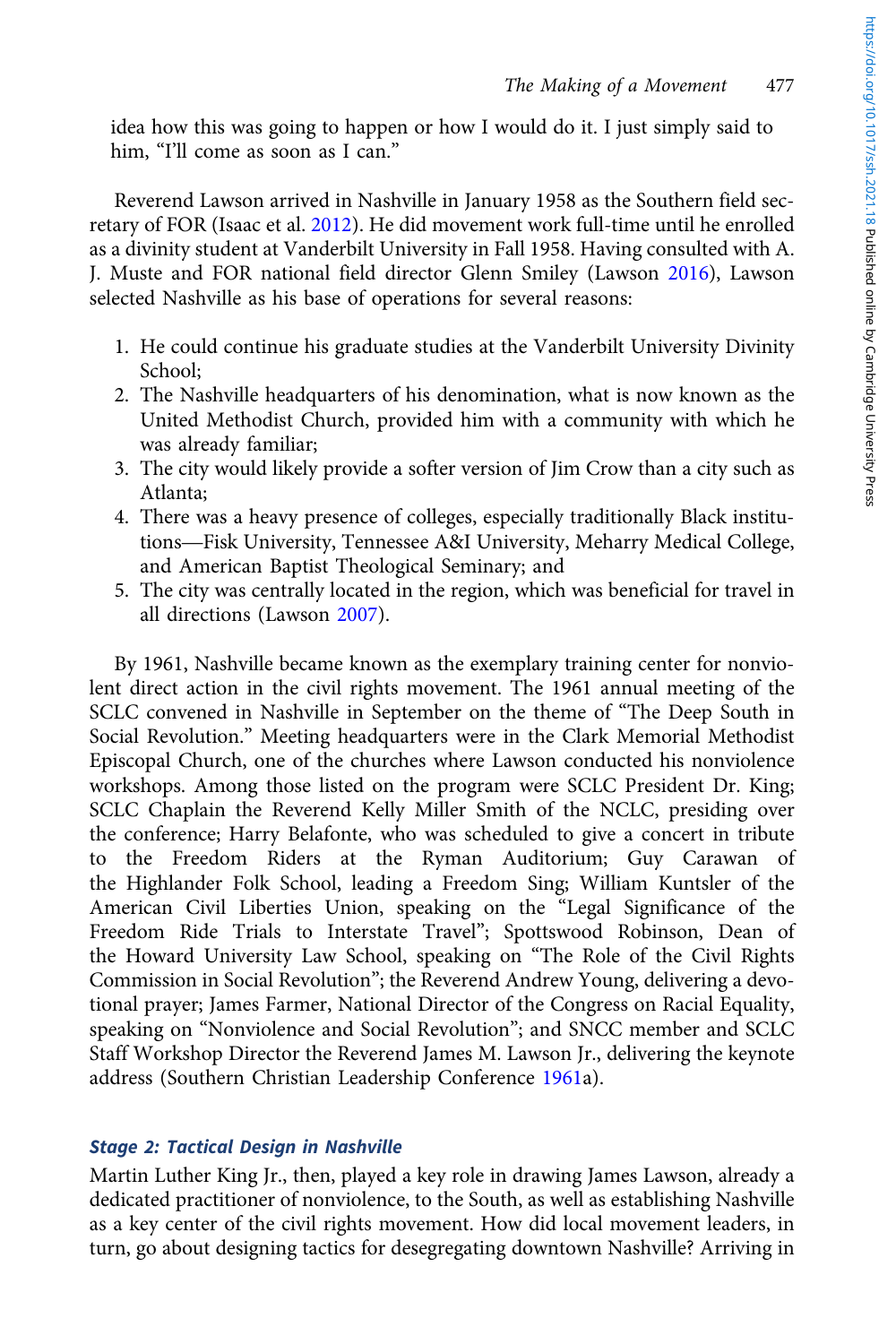Nashville, Lawson quickly connected with senior local leaders of the SCLC generation, including the Reverend Kelly Miller Smith (Smith 1964: 4), to lay the groundwork for the sit-in campaign. Lawson knew that the tactical approach taken by the Nashville movement would need to build on the tactical momentum of the Montgomery bus boycott. As Lawson (2016) put it, "I knew we had to demonstrate that Montgomery could be repeated in other ways out of a methodical, systematic approach. And that was what I put down on the table for [the Reverend Kelly Miller Smith of Nashville] and that's what I put down on the table for myself."

Lawson's (2016) Gandhian method for arriving at their nonviolent tactical approach consisted of four steps. The four steps constituted a nonlinear, iterative process of designing and implementing nonviolent direct action:

- 1. Focus is the determination of local community priorities. Throughout early 1959, Lawson conducted community meetings with local residents about their concerns. Multifaceted "humiliation of downtown shopping" was among the chief concerns that surfaced in these meetings.
- 2. Negotiations allow protesters to bargain with their adversaries in realizing movement objectives. In Nashville, activists decided not to pursue negotiations prior to the sit-ins but would return to this step afterward to negotiate with, for example, department store owners and managers to remove "whitesonly" signage.
- 3. Direct action included especially the sit-ins at lunch counters, restaurants, libraries, train and bus stations, and so forth, but would also include stand-ins at movie theaters, economic boycotts, picketing, and marches. The direct action would also necessitate mobilization of community support, or gaining the support from the Black and White community for the movement actions and objectives.
- 4. Follow-up is movement self-evaluation. According to Lawson (2016), a campaign had to "have evaluation of what [it's] done,  $\ldots$  of the changes that have been initiated." The campaign also has "to have a ... watchdog over those changes to see to it that the changes do move and do happen." For example, "if the [downtown Nashville] merchants agree to change and to begin the process then the campaign leadership in one way or another had to then do the following up to be sure the changes were initiated ... [the Nashville Christian Leadership Council] and Kelly Miller Smith and a few others did that very, very well."

As Lawson and Smith undertook the first step of their process, determining local community priorities, they initially only worked with adults from the Nashville area, primarily clergy and church-attending women, ages 27–50. Lawson (2007) did not recall any college student in the early workshops and further noted that the decision to desegregate the downtown area of Nashville was one made by the group, especially women who attended the discussions. Lawson (2007) discussed why desegregating downtown was important to these women:

[The] whole discussion of downtown Nashville and its humiliation was caught up in this society where you had these white/colored signs everywhere and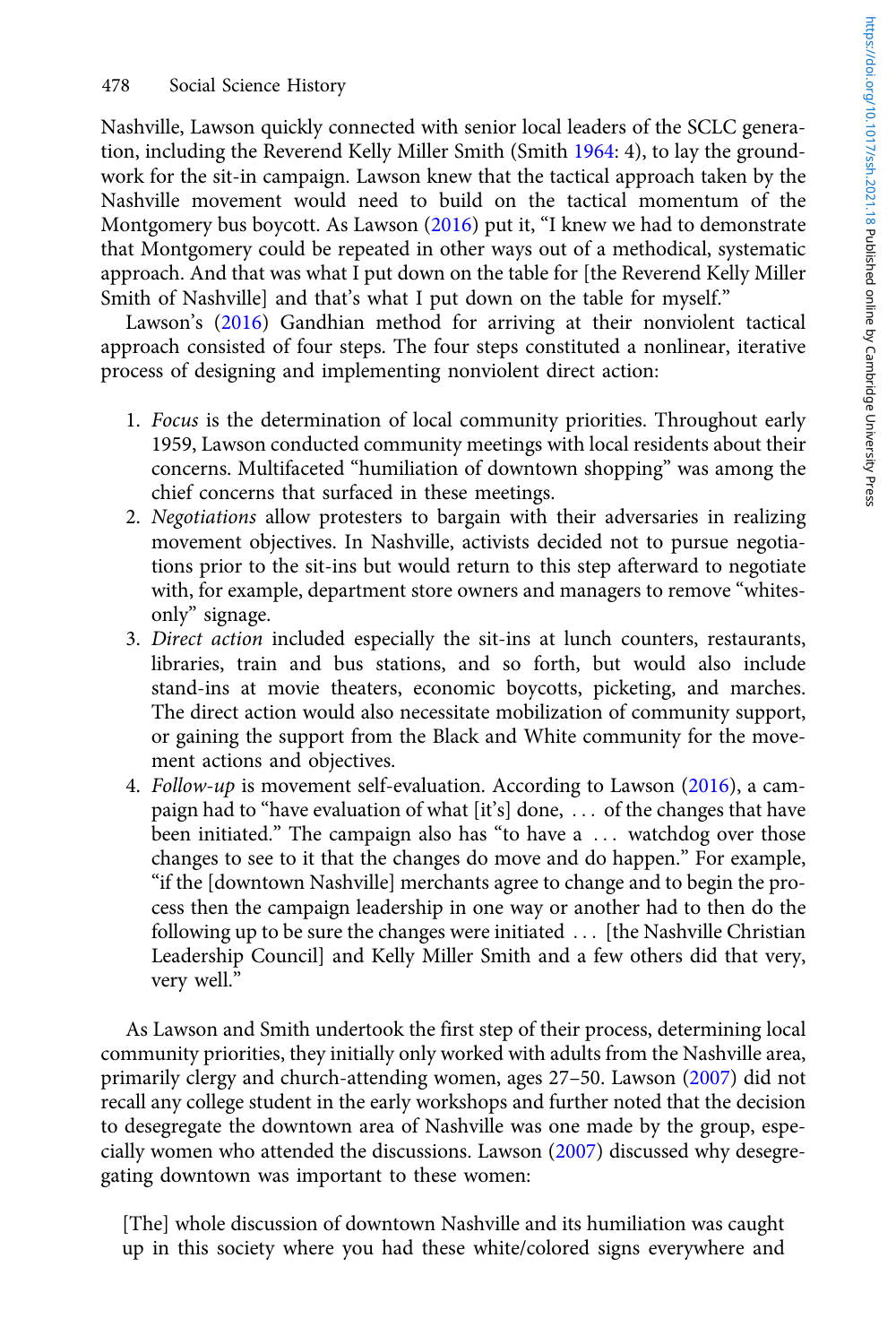where people could not sit down anywhere, and this came out in those January, February, May [community] meetings [in 1959], no one could sit down to get a The Making of a Movement<br>where people could not sit down anywhere, and this came out in those January,<br>February, May [community] meetings [in 1959], no one could sit down to get a<br>cup of coffee. A woman could not shop and points that came up in this process, again which I did not know, that on the third floor ::: of Harvey's Department Store there was a carousel for children and mothers, and where you could get a sandwich or cup of coffee. That's the first I heard of that. But the women [at the community meetings] pushed very hard at all of that, this is humiliation, we can't sit there and have a cup of coffee while our children play in these swings and merry-go-round.

It was Lawson (2007) who pushed the group to consider the tactic of sit-ins to desegregate such downtown stores and to move quickly to this direct action phase rather than spend time negotiating:

I had decided that if we were going to go after desegregating downtown Nashville ... that one of the easiest forms of action ... was the sit-in. It was one of the most practical ones. Not picketing, not an economic boycott, not parades or marches, I said as I tried to strategize through and hearing what people were saying. I had concluded that strategically the sit-in would be the best weapon to begin with ... I knew we were going to start with that as the very best tactic to begin with ::: I also discovered and recognized in June and July [1959] that our negotiating process would begin informally in the action, [but] we should begin with the action first and then begin with the processes of negotiating. I also ... became convinced that we would do some testing, and in that testing we would do some negotiation. I also knew that I wanted to get Will Campbell to start some informal negotiating through some of his work to figure out what merchants were saying and thinking about change.... Therefore the preparation that we needed to do first was to do direct action using the sit-in, and do it in a number of restaurants and counters [authors' italics].

Eventually, having agreed to focus on desegregating Nashville's downtown, and having helped to convince the adults of the necessity of nonviolence, Lawson (2009) decided they should proceed to step three and launch the sit-in campaign. To do this, the group knew they needed to recruit students who would have the time and energy to engage in the sit-ins, but they decided high school students, with whom community members generally had closer connections compared to more transient college students, would be inappropriate for the campaign:

JL: Yes, we said we want to recruit students. And there was some talk about should we do high school students, and if I remember correctly there was a frowning upon doing high school students. So we did not officially recruit high school people. I'm pretty sure that was right.... These were the major sources of our power to demonstrate, the students. So a central committee should not be an all-NCLC group or an all-community group, that it should have the major source of our athletes for change, our people who were willing to risk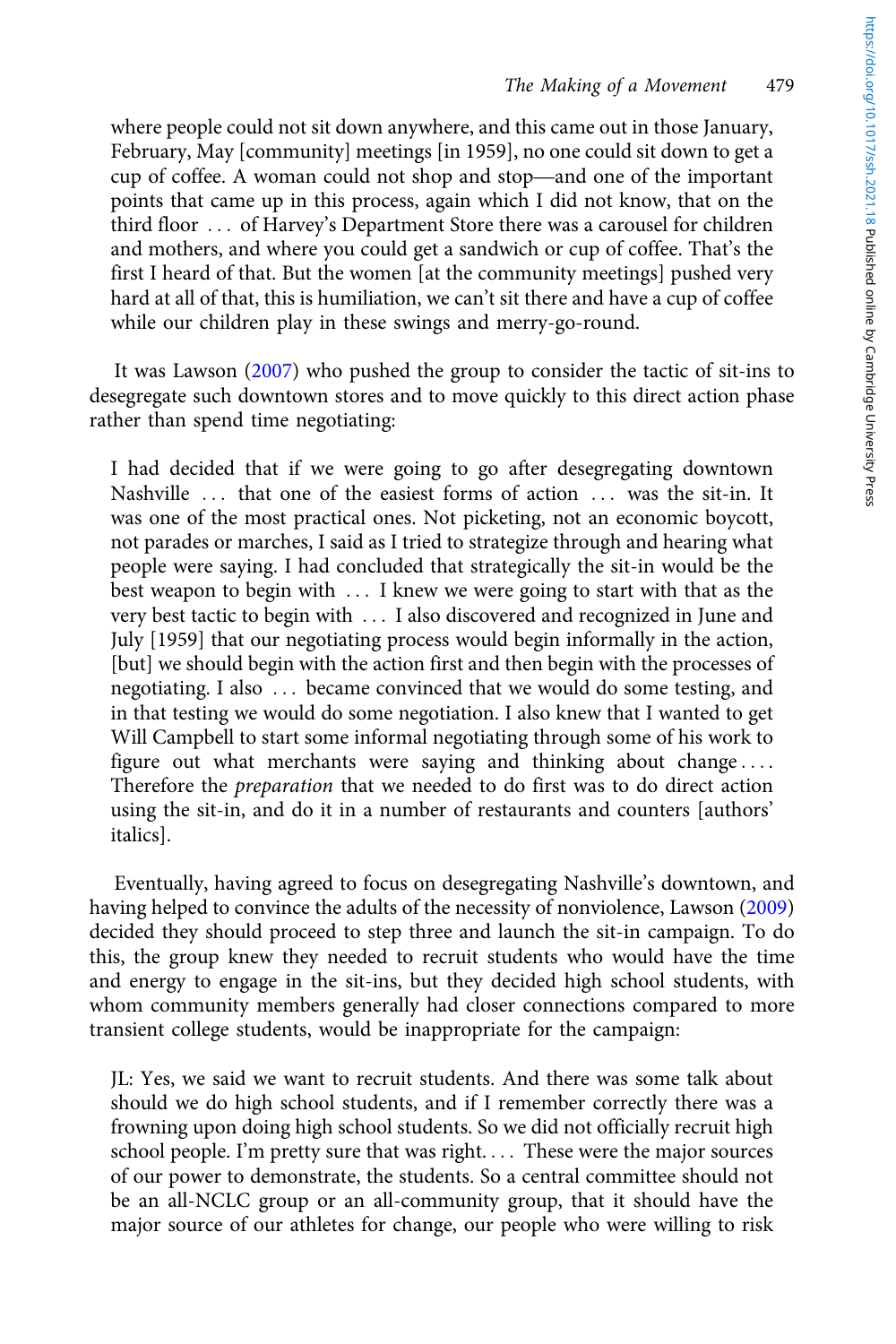themselves in the demonstrations. And they were the freest people to demonstrate.

#### DC: The students.

JL: Yes, absolutely. And this was true, we knew this to be true. Their parents working were not available. They may have been on Saturday but they weren't available during the week. But their parents would be people who recognized the risks to jobs, the risk of getting blacklisted in such a fashion that they would no longer be able to make a livelihood. This is what happened to Rosa Parks and her husband in Montgomery. They finally had to leave because they could get no work whatsoever.

In the fall of 1959, Lawson began conducting nonviolence workshops and testing community reactions to preliminary lunch-counter "test" sit-ins in Nashville as training for adults and college students in nonviolence praxis (Isaac et al. 2012; Isaac et al. 2016; Lawson 2007; Nashville Christian Leadership Council 1961). These workshops and preliminary sit-ins in December led to the visible downtown Nashville lunch-counter sit-ins that took place in February 1960 and to the Freedom Rides that occurred in May 1961. But how would they go about recruiting these college students who would play such a pivotal role in the direct action campaign?

#### Stage 3: Biographical Convergence in Nashville

The pool of prospective "biographically available" college-student activists had increased rapidly in the United States during the 1950s and 1960s. The pivotal tactical turn by the civil rights movement toward nonviolence coincided with the dramatic increase in college enrollments in the United States. With the passage of the GI Bill (1944) and the National Defense Education Act (1958) and the establishment of the United Negro College Fund (1944), college enrollments, including at historically Black colleges and universities, surged after World War II (Kinzie et al. 2004: 8–9). The enrollment surge was especially pronounced among public institutions of higher education. Between 1955 and 1964, total US college enrollment increased by 95.2 percent, and the number of Black students enrolled in private and public colleges increased by 13.0 percent and 164.0 percent, respectively (US Census Bureau 2017).

College enrollments in Nashville increased between 1955 and 1964, as shown in table 1. Consistent with national patterns, enrollments increased the most at historically Black state university Tennessee A & I, while college enrollments increased at a moderately high rate at the historically Black and predominantly White, private College enrollments in Nashville increased between 1955 and 1964, as shown in<br>table 1. Consistent with national patterns, enrollments increased the most at histor-<br>ically Black state university Tennessee A & I, while colle at historically Black, private Meharry Medical College.

Black college students arrived in Nashville on diverse, converging biographical pathways during the late 1950s and early 1960s (Isaac et al. 2012, 2016). But what precisely were the characteristics of these student activists? Through inductive analyses of our oral history interviews, we identified several characteristics that theoretically could have made them willing to participate in a civil rights campaign yet resistant to planning by an older generation of leaders (Becker 1984; Coley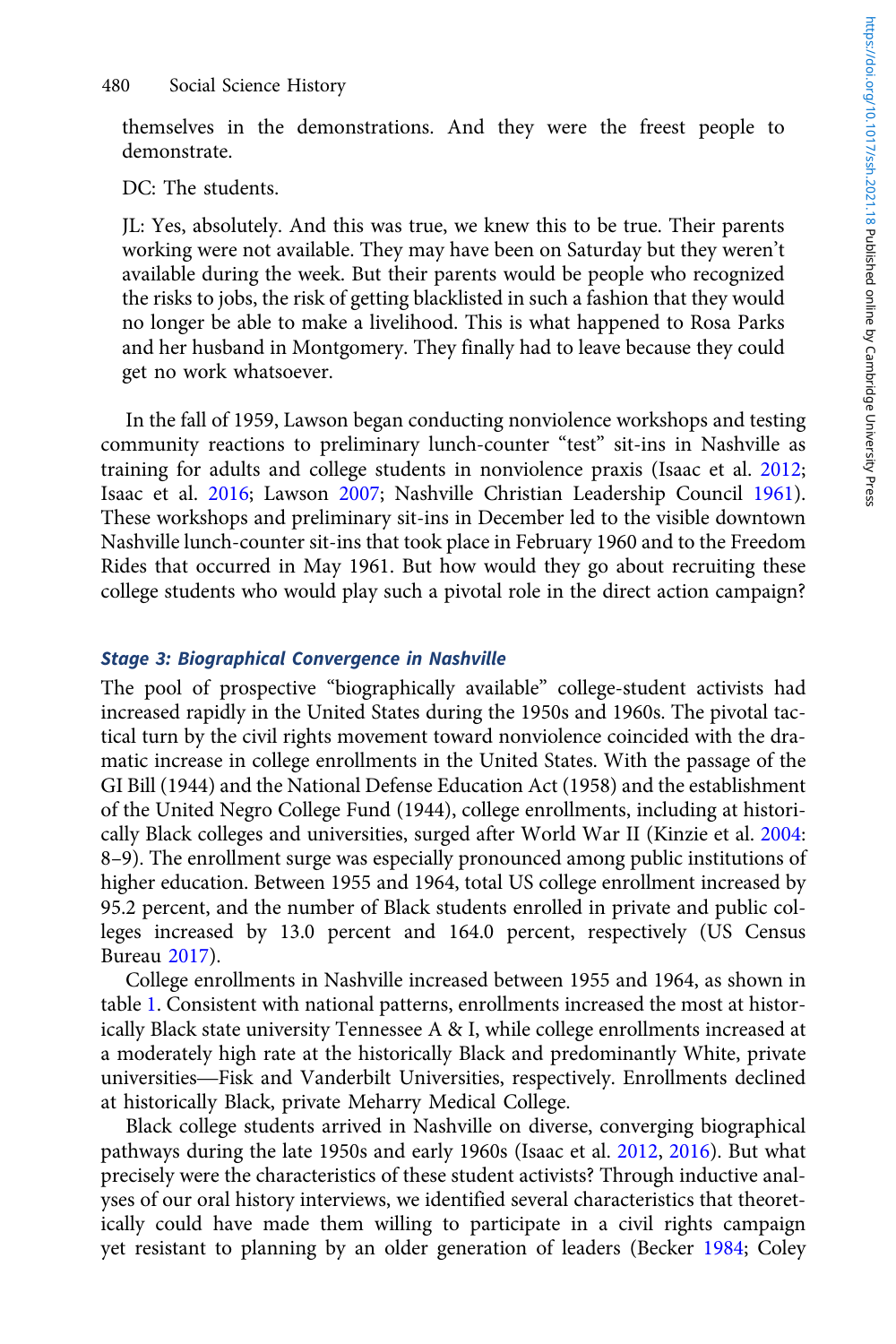|                             | Enrollment |       | % Change |
|-----------------------------|------------|-------|----------|
| <b>University</b>           | 1955       | 964   | 1955-64  |
| Fisk Univ.                  | 735        | 970   | $+32.0%$ |
| Meharry Medical College     | 483        | 345   | $-28.6%$ |
| Tennessee A & I State Univ. | 2.609      | 4.701 | $+80.2%$ |
| Vanderbilt Univ.            | 3,308      | 4.602 | $+39.1%$ |

Table 1. Percentage change in fall opening enrollments in selected Nashville-area universities, 1955–64

Source: U.S. Office of Education (1956), table 12, pp. 40–41; U.S. Office of Education (1964), table 7, p. 70.

2018; Earl et al. 2017; Frenette 2019; Tapia and Turner 2018): (1) a birthplace and home outside of Nashville, indicating these students' formative experiences took place outside of Nashville's Black community and movement infrastructure (even as these formative experiences may have been themselves quite diverse); (2) prior movement experience, often while still in high school and generally in campaigns prior to arriving in Nashville, demonstrating that these students' willingness to participate in direct action again not initially cultivated by Nashville leaders; (3) a political motive for choosing to attend college in Nashville, indicating their desire to continue participating in direct action in Nashville in particular was not initially inspired by Nashville leaders; and (4) attendance at one of Nashville's private colleges and universities (e.g., American Baptist College, Fisk University, Vanderbilt University), which tended to provide more space for social activism than Tennessee A & I, the historically Black public university in Nashville.

First, local Nashville activists observed that those students who participated in the Lawson workshops, and who would go on to form the leadership cadre of the Nashville movement, tended to have originated in places other than Nashville. Native Nashvillian and former Freedom Rider Rip Patton (2008) recounted a conversation he had had with his fellow Nashville activists about the Nashville movement student leaders:

we talked about the fact that ... Diane Nash, John Lewis, C.T. Vivian, Bernard Lafayette, James Bevel, these people came from different places in the United States. They had different ideas as to what they wanted to do with their lives ... going into college .... All these people came together to form the student movement. That was the student committee and so ... I have said that this was all God's plan.

Those whose families lived outside Nashville, but who subsequently came to Nashville for college, would go on to have more opportunities to extensively participate in the movement because their family would not be around to hold them back out of fears for their safety, as would happen with many of the students who grew up in Nashville.

Second, a few students reported prior participation in social movement (usually civil rights movement) activism. Some of these students had engaged quite extensively in civil rights campaigns before arriving in Nashville. As an example, C. T.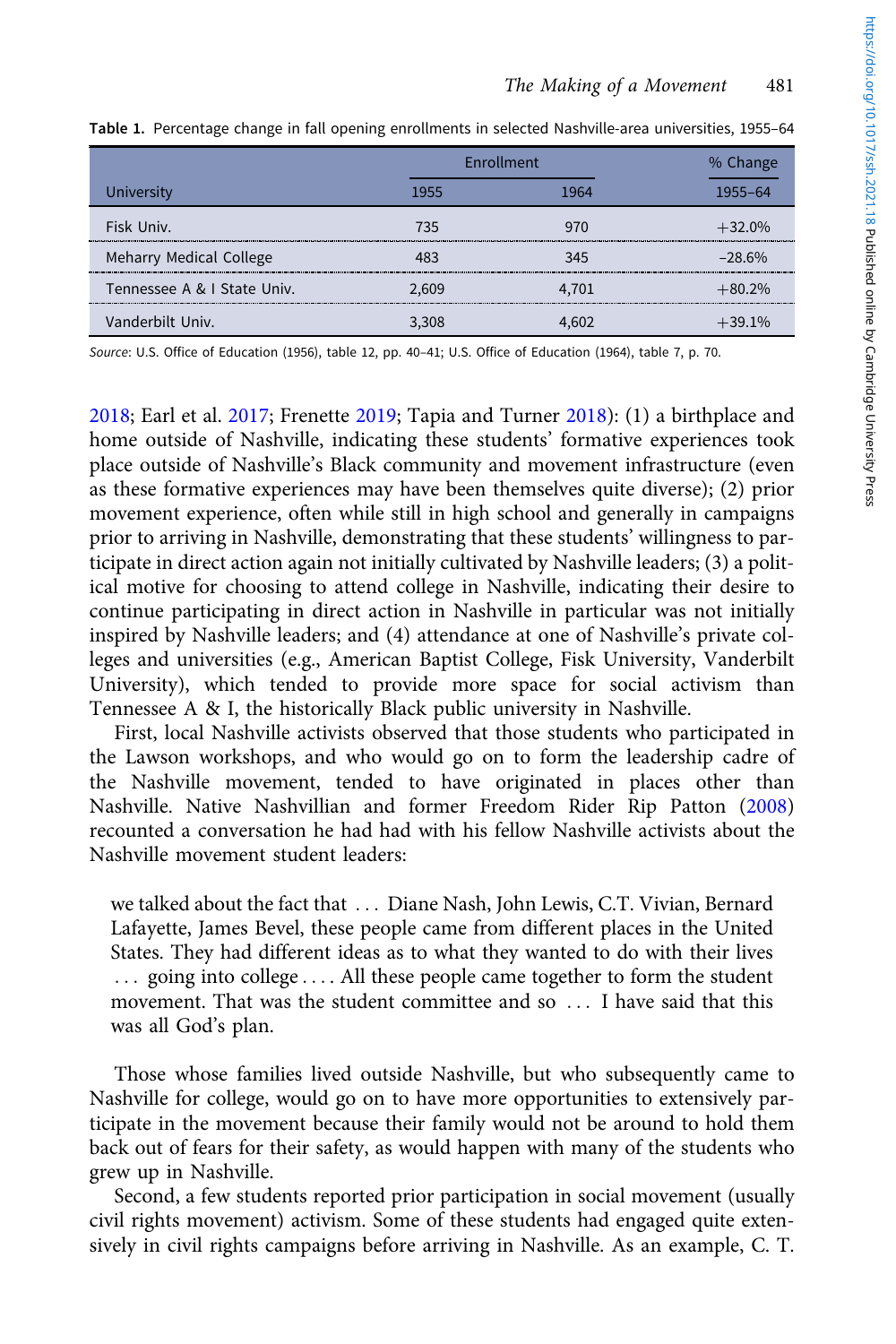Vivian (2008) describes involvement to desegregate lunch counters and restaurants in Peoria, Illinois, as early as 1947:

I had my first nonviolent direct action movement in Peoria, Illinois after I'd left Macomb, in fact it was nine years before Montgomery. So we were already doing nonviolent direct action .... James Farmer had moved in Chicago his CORE and that was the first of the real popular actions. A group of us got involved in Peoria and we opened all the lunch counters and restaurants in Peoria.

Other students with such prior participation in social movements included Marion Barry and Bernard Lafayette. Such prior participation in civil rights activism cemented some students' desire to participate in civil rights activism in Nashville.

Third, a number of students reported that they chose to come to Nashville for college for political reasons. Gloria Johnson Powell (2009), for example, grew up in Boston, and showed evidence of politicization from a young age: she participated in a local Freedom House that debated political issues in the United States. As early as the eighth grade, she decided never to salute the flag, believing her allegiance "belonged to the whole world" instead. She attended Mount Holyoke College in Massachusetts, majoring in sociology, where she learned more about social issues facing the United States. However, she decided to travel South and go to graduate school at Meharry Medical School in Nashville because she hoped to desegregate the South:

LI: Coming out of Mount Holyoke could you talk a little bit about how you made the decision to come to Nashville?

GJP: Well at Mount Holyoke you know they were doing the Little Rock thing and we were talking about it.... I met a young man from Yale and he had gone to Morehouse, and he knew that I wanted to go to medical school, and he said go South, you need to go to the South because so much is going on. He had come from Michigan, he said, and it's going to be just incredible. I was majoring in sociology and doing all the things for medical school . . . . So I said where can I go to medical school in the South? He said well there's Howard in Washington, D.C., and I had known that, but he said there's an all-black one in Nashville. I had never heard of Meharry. And then I found out later that my mother's cousins had gone to Meharry, but nobody had ever told me. It seemed to me as someone who was specializing in sociology, and knowing the kind of lack of healthcare that blacks had gotten in the South, that I needed to understand all of it. As a sociologist or what have you, I needed to understand it.

She initially "hated" Meharry and pondered transferring to another school, but once she heard about the opportunity to attend the nonviolence workshops, she was excited, because it confirmed her reason for coming to the South: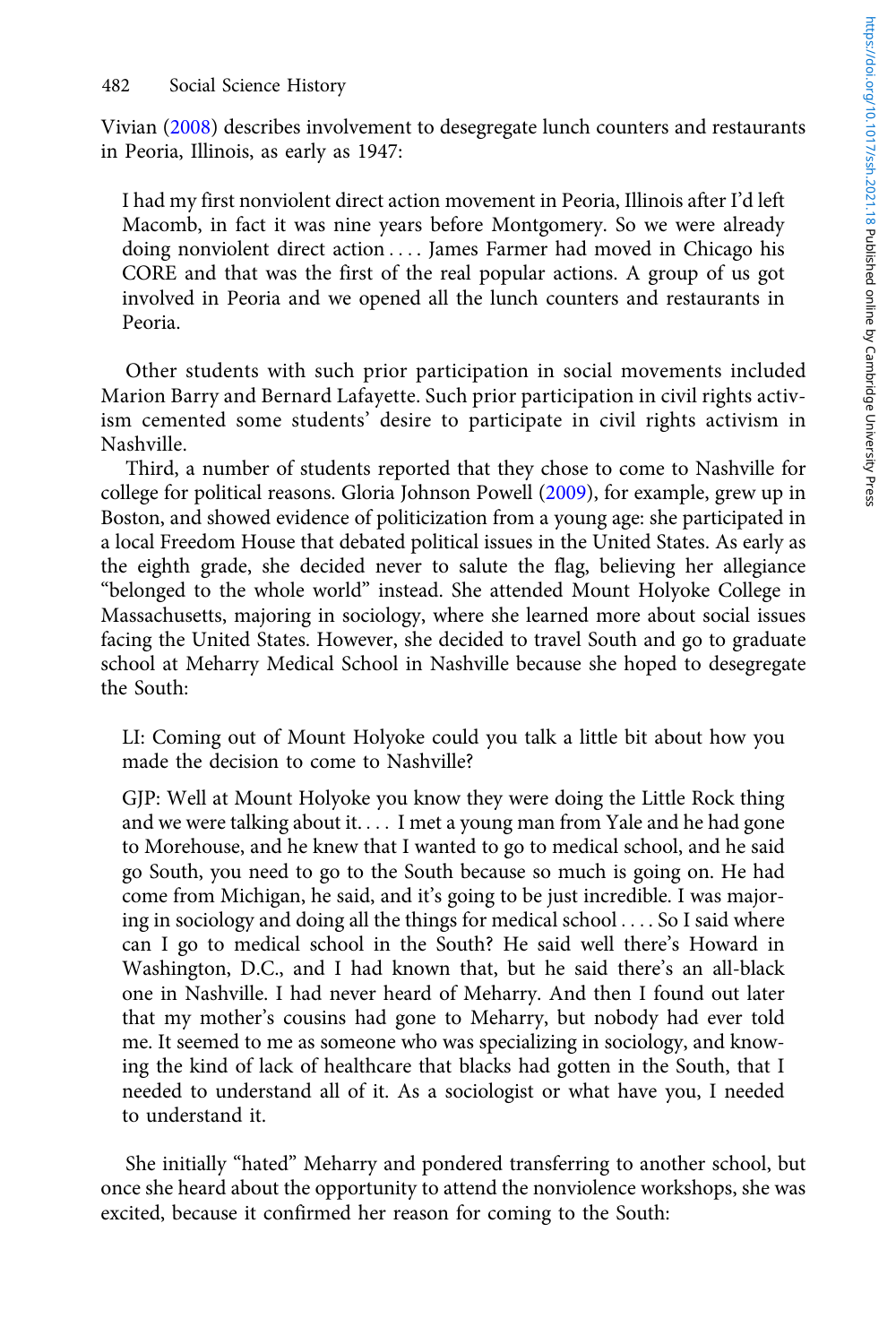LI: Now with this experience in the workshops and a connection to a wider group of people, did that make any difference for you?

GJP: That's why I had come South.

LI: Okay, that's why you came South. So now you're not thinking about maybe transferring, but staying ...?

LI: Exactly.

Others who decided to attend their particular colleges and universities for political reasons included White exchange students at Fisk such as Candie Carawan and Jim Zwerg, who both excitedly accepted invitations to attend Lawson's workshops.

Finally, Will Campbell (2008) added that it was the students enrolled at the historically Black *private* colleges and universities, more than those enrolled at the state university Tennessee A & I or in public high schools, who tended to become Lawson workshop participants and form the core cadre. Referring to Tennessee A & I, Campbell (2008) argued that "being a state school, the administration held a little tighter rein on" student activism than the private institutions. Similarly, former A & I student and Freedom Rider Catherine Burk Brooks (2009) surmised that the A & I university administration opposed the nonviolence workshops, compelling the A & I students to attend workshops held in the vicinity of Fisk University. Indeed, in May 1961, Tennessee A & I (later renamed Tennessee State University) expelled 14 Freedom Riders after they were arrested in Jackson, Mississippi and jailed in Parchman state prison. The students successfully sued Tennessee A & I and several returned to graduate. By contrast, Halberstam (1998: 60–76) maintains that both Fisk and American Baptist Seminary were centers of political and cultural activity that tended to attract mission-driven students, including White exchange students at Fisk.

Nonetheless, the channeling of mission-driven students through private historically Black colleges into the Lawson workshops was not an absolute pattern. A & I students, who had often grown up in Nashville, found their way through Nashville student networks to the Lawson workshops. A career-driven student, Curtis Murphy (2009), for example, had enrolled at Tennessee A & I with strong family encouragement to pursue an engineering career. He had little awareness of the civil rights movement, was informed of the Lawson workshops by his college roommate who was Lawson's brother-in-law, and, overcoming his initial skepticism of nonviolence, became an active participant and recruiter of A & I students for the Lawson workshops and the Nashville movement (Halberstam 1998: 149–63; Isaac et al. 2012). What is more, several of the Freedom Riders who were expelled from Tennessee A & I in 1961, including Catherine Burks Brooks (2009), Bill Harbor (2009), Pauline Knight (2009), and Rip Patton (2008), had participated in the Lawson workshops. The example of these students hints at an alternative to the pattern of non-Nashvillians who reported prior politicization and attended Nashville's private Black colleges enrolling in Lawson's workshops: namely, some Black students even at public institutions such as Tennessee A & I would be motivated to join Lawson's workshop given their race, that is, for solidaristic reasons. Indeed,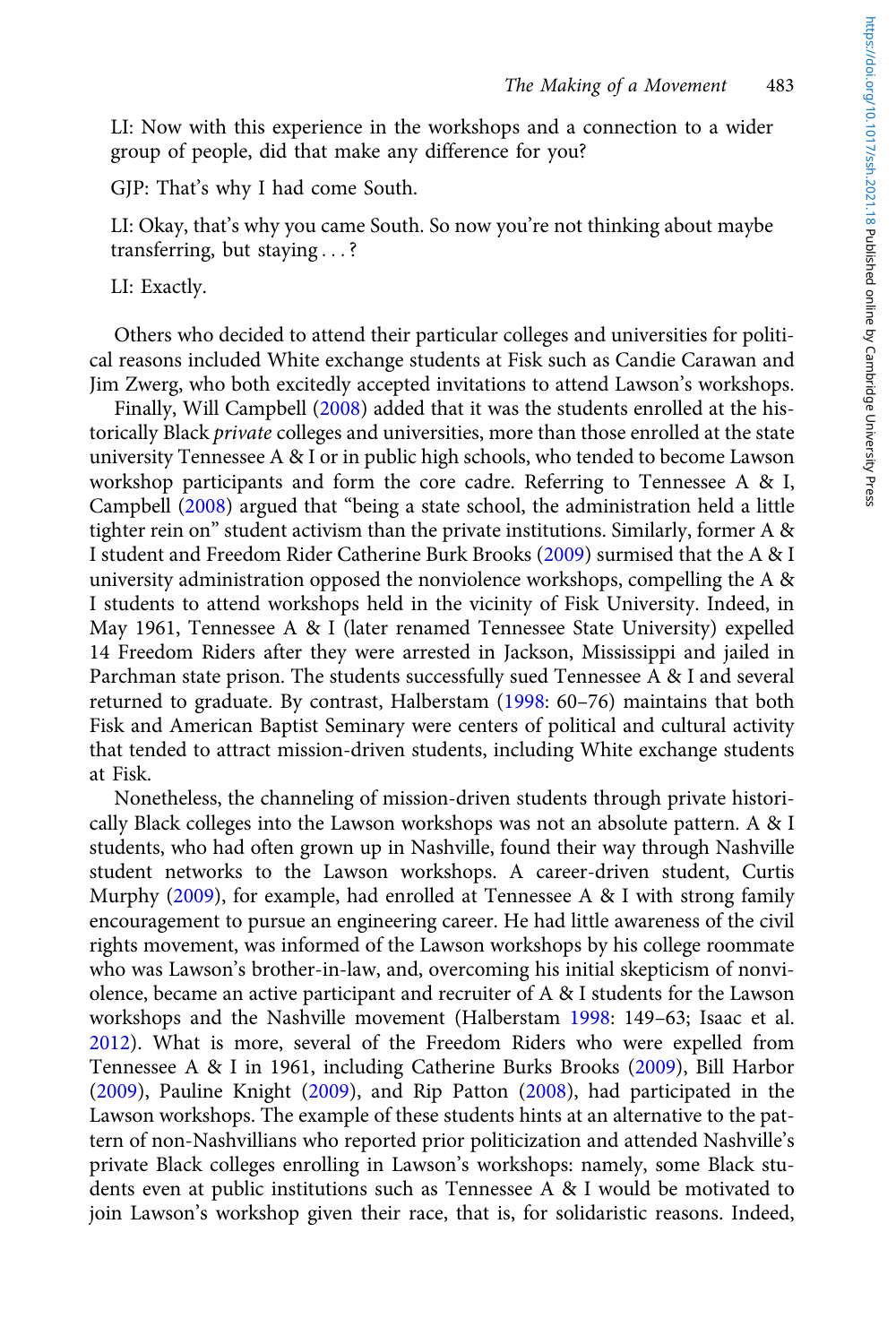scholars (e.g., Irons 1998; Isaac et al. 2020; McAdam 1988) have shown that movement participatory structures are often structured by race.

To assess how these characteristics of the college-student activists might, in addition to students' race, combine to contribute to students' decisions to participate in the Lawson workshops and, later, to serve in the core cadre of the Nashville movement, we apply the techniques of crisp-set Qualitative Comparison Analysis (QCA) to a subsample of 24 student participants in the Nashville civil rights movement included in our oral history data (i.e., excluding from this analysis 12 additional adult participants who also played support roles in the movement).<sup>2</sup> We constructed four explanatory variables for characteristics of students who might be expected to to a subsample or 24 student participants in the Nashville civil rights movement<br>included in our oral history data (i.e., excluding from this analysis 12 additional<br>adult participants who also played support roles in the m movement experience, political reasons for attending college, and attendance at a be resistant to adult movement planning—birthplace outside of Nashville, prior movement experience, political reasons for attending college, and attendance at a private Black college or university—and a fifth explanatory v we apply QCA techniques to understand how these are linked to our outcome variables of interest, participation in the Lawson workshops and membership in the core cadre of the Nashville movement. The Appendix provides variable definitions and descriptive statistics.

QCA is a valuable method for this analysis in part because we are analyzing a sample of 24 respondents; although methods such as binary logistic regression would require larger sample sizes, QCA is ideal for small-n samples (Ragin 1987). Importantly, QCA also allows us to theorize and understand multiple conjunctional causation, that is, to identify multiple pathways (composed of multiple conditions) to career outcomes. In this case, we have theorized that students regardless of race might find themselves in the Lawson workshops if they grew up outside Nashville, reported an early history of activism, and attended a private university in Nashville for political reasons, but we also expect that some Black students might join the Lawson workshops for solidaristic reasons despite lacking such characteristics. A limitation of QCA is that analyses become unwieldy when a large number of variables are included, so following the recommendations of QCA methodologists, we limit our analyses to five-to-six variables (Amenta and Poulsen 1994: 23).

Table 2 provides the QCA results for pathways into the Lawson workshops. Seventeen of the 24 students in our sample found their way into the Lawson workshops, and they did so along three paths. Two of the three paths include highly politicized students who we might assume to be resistant to participation in an adult-planned movement: in the first pathway, Black students who were born outside Nashville, attended one of Nashville's private colleges or universities, and reported prior movement experience joined the Lawson workshops. This pathway does not include political motivation for attending their college, which was not a necessary condition for their participation in the workshops. In a second pathway, White students who were born outside Nashville, did not report prior movement experience, but *did* report a political motivation for attending their private college or university, joined the Lawson workshops. This is, in effect, the pathway followed by White exchange students at private Black colleges and universities. The final

<sup>&</sup>lt;sup>2</sup>We only draw on data from our own oral history interviews here because supplemental interviews from the Nashville public library, for example, did not contain all necessary information for constructing our variables.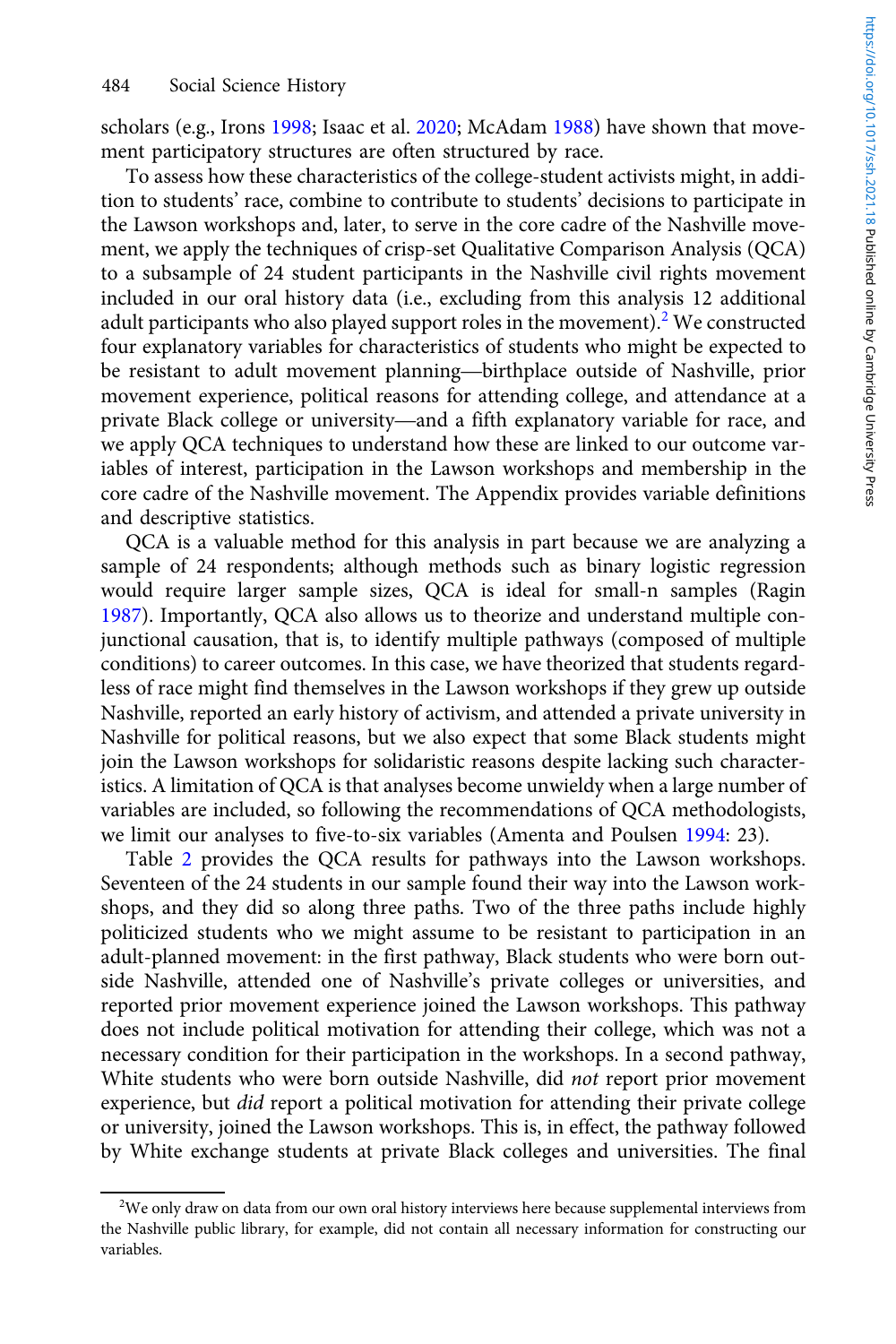|  | Table 2. QCA results for pathways into the Lawson workshops |  |
|--|-------------------------------------------------------------|--|
|  |                                                             |  |

| <b>Pathways</b>                                              | Coverage | Consistency |
|--------------------------------------------------------------|----------|-------------|
| RACE*PRIORMOVEMENT*nashvillian*public                        | 0.41     | 0.88        |
| race*priormovement*POLITICALCOLLEGECHOICE*nashvillian*public | 0.12     | 1.00        |
| RACE*priormovement*politicalcollegechoice*PUBLIC             | N 41     | ሰ 70        |

Note:  $N = 24$ . The results indicate the combinations of explanatory conditions that are "necessary" for structuring pathways into modes of participation. Capitalized variables imply presence of condition is necessary for a mode of movement participation, and lowercased variables imply absence of condition is necessary for mode of movement participation. When variables are combined by \* (read: "and"), this means that their joint combination is part of the pathway. Solution consistency indicates the degree to which cases with the set of causal conditions form a subset of the cases for the outcome of interest, and yield a gauge of goodness-of-fit; solution coverage indicates the degree of agreement between cases with the outcome of interest and cases with the causal combination(s), providing the percent of outcome accounted for by the causal combinations (Ragin 2008).

Table 3. QCA results for pathways into the core cadre of the Nashville movement

| <b>Pathways</b>                                       | Coverage | Consistency |
|-------------------------------------------------------|----------|-------------|
| RACE*PRIORMOVEMENT*nashvillian*public*LAWSONWORKSHOPS | 1.00     | 0.71        |

Note:  $N = 24$ . Capitalized variables imply that the presence of a condition is necessary to explain an outcome; lowercase variables imply that the absence of condition is necessary to explain an outcome; and the absence of a variable implies that the presence or absence of that condition is not necessary to explain an outcome.

pathway shows that Black students who lacked prior movement experience and who did not have a political motive for attending their public school, typically Tennessee A & I (but also majority-Black public high schools in the area), joined the Lawson workshops. Overall, a slight majority of the student Lawson-workshop participants in the sample (9 of 17, or 53 percent) exhibit characteristics of students we might expect to resist participation in an adult-planned movement.

Table 3 assesses pathways into the "core cadre" of the Nashville movement. For this analysis, we include the five aforementioned explanatory variables and add participation in the Lawson workshops as a sixth explanatory variable. Five students in our sample (Marion Barry, Bernard Lafayette, James Lawson, John Lewis, and CT Vivian) were part of this core cadre. We find that all five students traveled the same pathway into the core cadre: all five were Black students who were born outside Nashville, reported prior movement experience, attended a private college or university, and participated in the Lawson workshops. In other words, all eventual members of the core cadre reflect the characteristics of students whom we might expect to be resistant to participation in a movement planned by the older SCLC generation (with only a political consideration for attending college being an unnecessary condition for membership in the core cadre).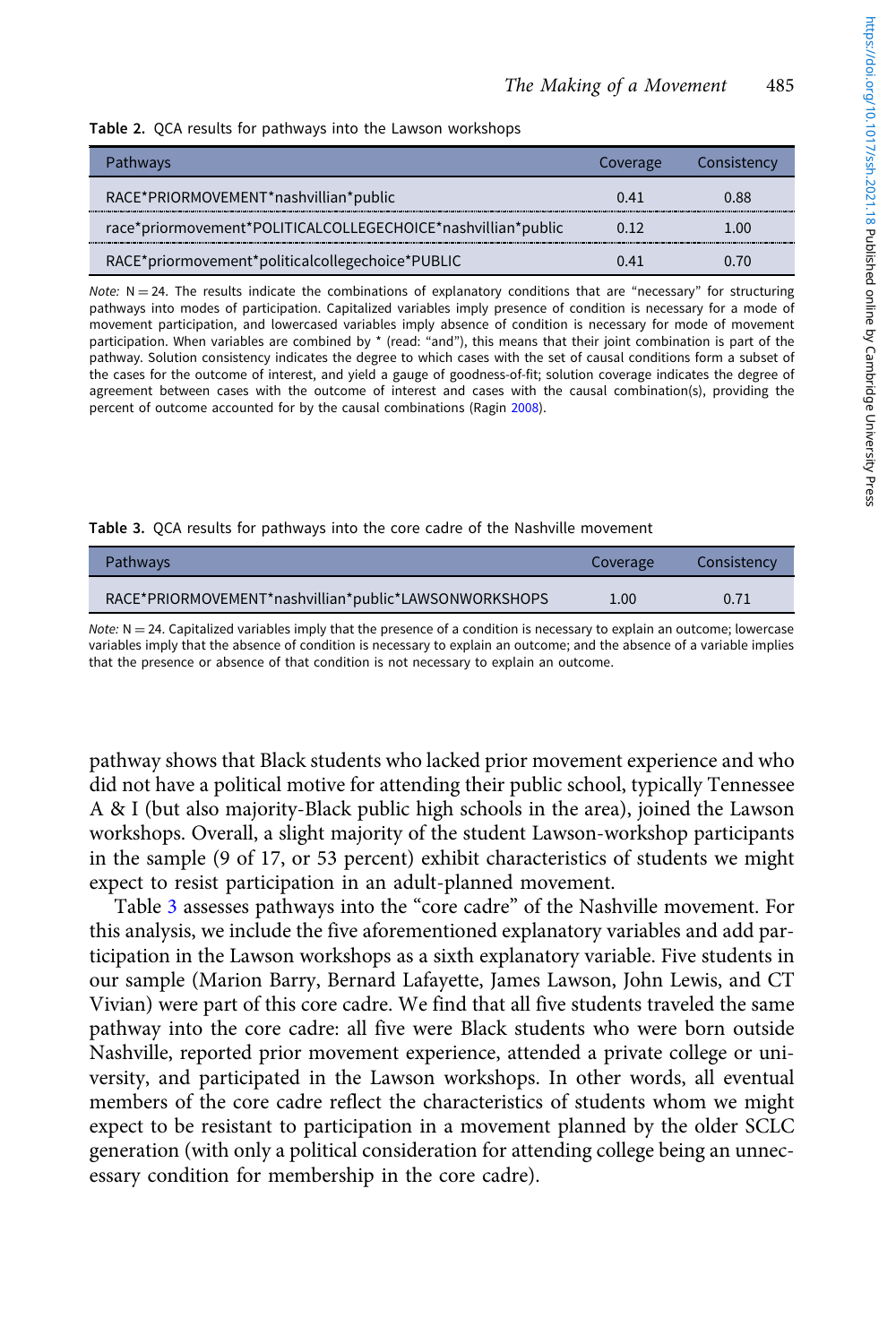#### Accounting for Students' Participation in an Adult-Planned Movement

The question thus remains: Why were these students willing to participate in the adult-planned Nashville movement? Building on the insights of Robnett (1996), we argue that "bridge leaders" served as intermediaries between these student activists and the leaders of formal civil rights organizations and thus bridged the age divides between these students and the more senior adults. In particular, James Lawson would serve as the intermediary between the three generations of nonviolent activists (Isaac et al. 2012, 2016). Through our interviews, we found that it was not the case that James Lawson personally recruited students to participate in his workshops as well as the subsequent sit-ins. Rather, most of the students in our study were personally recruited by other students, especially John Lewis (who personally recruited 9 of the 24 student respondents). Yet Lawson would fill a "structural hole" (Burt 1992) between the students and the adult-led NCLC once those students arrived in his workshops. Lawson convinced the students to take up the NCLC's formulated goal of desegregating downtown Nashville, as it aligned with the students' own desires to work to end Jim Crow in the South. Lawson's workshops, housed in the basement of Clark Memorial United Methodist Church, inculcated the importance of nonviolence and allowed students to role-play participation in sit-ins, the tactic NCLC adult workshop participants had agreed upon.

Why were students so drawn to Lawson, who had been recruited to Nashville by more senior civil rights leaders? In terms of microstructural characteristics, two attributes positioned him to appeal both to the younger students and the more senior civil rights leaders. First, his age: Lawson was slightly older than most of the students who would participate in the Nashville sit-ins, yet younger than most of the established civil rights leaders in Nashville. Born in 1928, Lawson turned 31 in 1959, when he began organizing the nonviolence workshops. Second, his dual position as both a student and a religious leader in Nashville: as a student at Vanderbilt's Divinity School and as an organizer for the Fellowship of Reconciliation, Lawson could simultaneously relate to the experiences of other students and the more established civil rights leaders in Nashville. Lawson was not asking students in his nonviolence workshops to take risks he was not willing to assume. Indeed, Lawson would be expelled from Vanderbilt's Divinity School and arrested in 1960 due to his involvement in the civil rights movement.

Still, it is not the case that any person of Lawson's age and dual student-worker status would have been able to bridge age divides within the Nashville civil rights movement. Culturally, Lawson was also ideally suited to bridge divides between students and the more senior movement leaders given his deep familiarity with the students' own religious traditions. As the son of the pastor of an African Methodist Episcopal Zion church, Lawson was deeply immersed in the Black church at an early age. After working in India as a chaplain for Hislop College between 1953 to 1956, he similarly became immersed in Gandhian nonviolent praxis. Arriving in Nashville in 1958 as the Southern field secretary for the Fellowship of Reconciliation, and soon organizing nonviolence workshops for adult community members and then students, Lawson was uniquely positioned to relate biblical insights considering nonviolent praxis, engaging in a process Snarr (2009) labels "ideology translation." As Lawson (2009) reflected: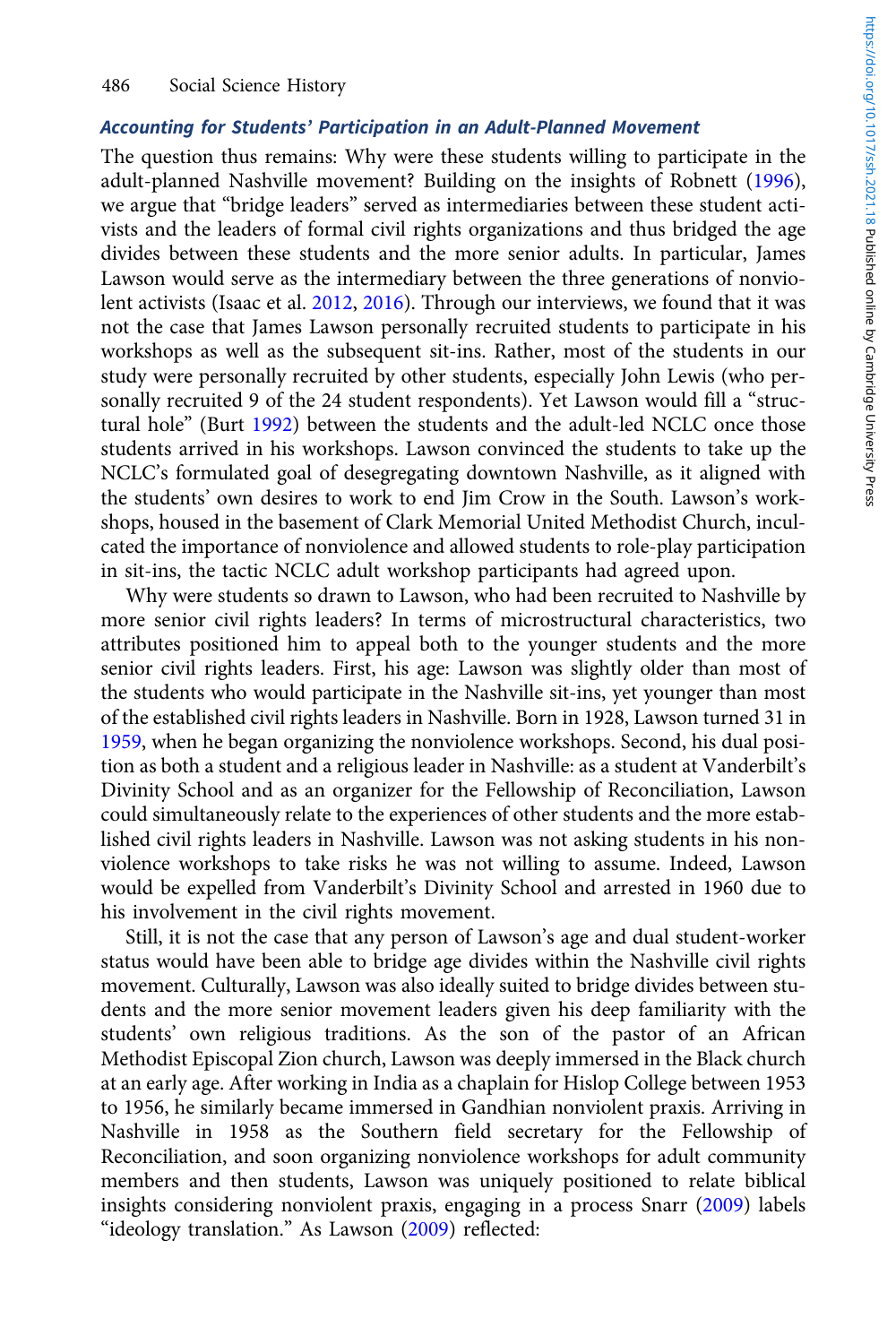[T]o me it was more of the radical character of the intellectual and spiritual and behavioral work of Jesus of Nazareth that had impacted me .... This is important for another reason because while I was back then often called a Gandhian by people in the press especially in history, I was a Gandhian only in the sense that he experimented with nonviolence, introduced the word in the 20th century, coined the word "soul-force" in the 20th century, early 20th century, and this was all a part of the explosion of knowledge in the 20th century, only this aspect of that was largely unacceptable .... In the workshops this was very important because I started out by reinterpreting the Bible in the light of the ideas of Jesus. So I rooted the philosophical, theological, spiritual foundations of what we did in Christian baptism and in Jesus. I mean I deliberately did that because most of the folk in the rooms where I taught around the South were members of the churches so I took our Christian roots and reinterpreted it in the light of nonviolence. Martin King later said that, something like Gandhi provided the method and Christ provided the spirit.

Lawson's approach deeply resonated with many of the student workshop participants. For example, in a conversation with James Lawson in 2009, student workshop participant Pauline Knight (2009) reflected:

PK: It's been a great concern of mine that the fact that all of these people, everybody that I participated with, loves the Bible stories as much as I do, and I think that that's left out too much. That we did have models of excellence in the person of Jesus the Christ. Whether anybody wants to hear that or not I can understand it, but they ought to know that that's what we believed ....

JL: I used Jesus as the model for nonviolence in my teaching.

PK: See, I was taught by you, wasn't I?

JL: From day one, and that is left out of all the books.

The result of the sit-ins of the 1959–61 period, according to the Nashville Christian Leadership Council (1961: 3–4), was the complete desegregation of the downtown department stores and movie theaters; the promotion of two Black police officers; the desegregation of Fair Park by County Judge Beverly Briley; several African Americans being employed in white-collar jobs formerly held by Whites; and NCLC activists completing the CORE Freedom Rides that had been disrupted in Alabama. "With these and other activities," the NCLC proclaimed, "the Nashville Christian Leadership Council has assumed a place of real leadership in the entire area of human rights" (ibid.: 4). Furthermore, emerging from the Nashville movement was one of the most impressive groups of student activists ever to emerge out of a movement center (Carson 1981; Isaac et al. 2012, 2016; Isaac 2019). As Lawson (2007) remarked:

I suppose you have to say that this was an unusual gathering of people and C.T. and I talked about this  $[recently] ...$  that there was no way for it to be accidental, that coming to Nashville in '58 was a joining of people like many of the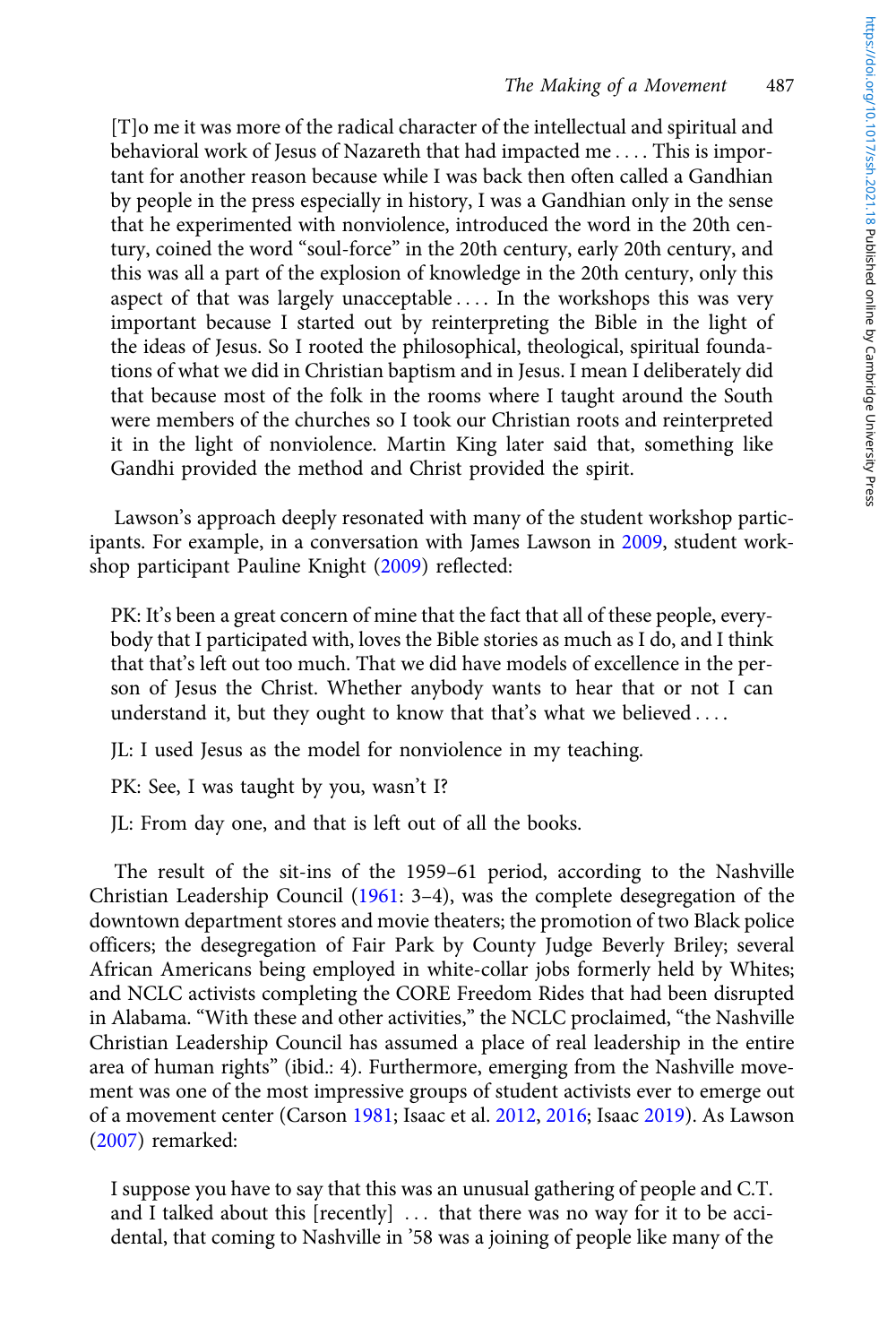ones I've named. How could that be? I do not think there is a single place there was a movement that that array of people were involved who then continued to carry the banner in the 60s and the 70s and beyond. Bernard Lafayette became an American Friend Service committeeperson, the organizer in Selma, Alabama, and eventually an SCLC staff member. Diane Nash and Jim Bevel after '61 decided to give some attention to helping break the barriers in Mississippi for organization. Marion Berry organized his own group of young people in Washington, D.C. that was the foundation for his becoming mayor. It was very effective stuff . . . . John Lewis became SNCC chair all across the south, voting registration leader, and so forth. Bernard Lafayette eventually becomes a trainer and teacher of nonviolence. ::: There's an astonishing group of people who became essentially a part of the new humanity while we were here. No matter what our impulses were before that, this dramatized it for us and John Lewis has made it so very powerful, we became a beloved community. And of course that's one of my theories of nonviolence, which I did inherit from Gandhi. Namely that the movement becomes the kind of community it's hoping to see the society become. That in the process of working on the struggle it becomes a kind of a model for the future.

#### **Discussion**

The case of the 1960s-era, nonviolent Nashville civil rights movement illuminates a new model of intergenerational movement mobilization and its role in the dialogical diffusion of a movement praxis. At this pivotal historical moment, in which the US civil rights movement was shifting its tactical course from NAACP-led litigation The case of the 1960s-era, nonviolent Nashville civil rights movement illuminates a<br>new model of intergenerational movement mobilization and its role in the dialogical<br>diffusion of a movement praxis. At this pivotal histor new model of intergenerational movement mobilization and its role in the dialogical<br>diffusion of a movement praxis. At this pivotal historical moment, in which the US<br>civil rights movement was shifting its tactical course and dialogical diffusion of this new Gandhian praxis and tactical turn in the civil rights movement. The three-stage model of intergenerational movement mobilization comprises the stages of (1) "site selection," (2) "tactical design," and (3) "biographical convergence." The three stages, in the Nashville case, were carried out by three activist age generations, namely, the oldest "pacifism-nonviolence" generation, the "SCLC generation," and the youngest "SNCC generation," respectively and collaboratively.

Intergenerational mobilization and collaboration were crucial to implementing the "collective learning" entailed in the dialogical diffusion of the new movement praxis (Chabot 2012), that is, Gandhian nonviolence. At the time, this praxis was "new" in two respects. First, the praxis originated in India and had only recently entered into the US cultural repertoire of contentious tactics and action. Second, the tactic had only recently been adopted by US civil rights activists. Consequently, intergenerational mentoring in the new praxis was at the heart of the collectivelearning process in the dialogical diffusion of nonviolence praxis: that is, the pacifism-nonviolence generation translated Gandhian nonviolence for Western deployment and mentored the SCLC generation in the praxis, and the SCLC generation mentored the SNCC generation, especially in the formation of the Nashville core cadre, who went on to practice and diffuse nonviolence praxis and direct action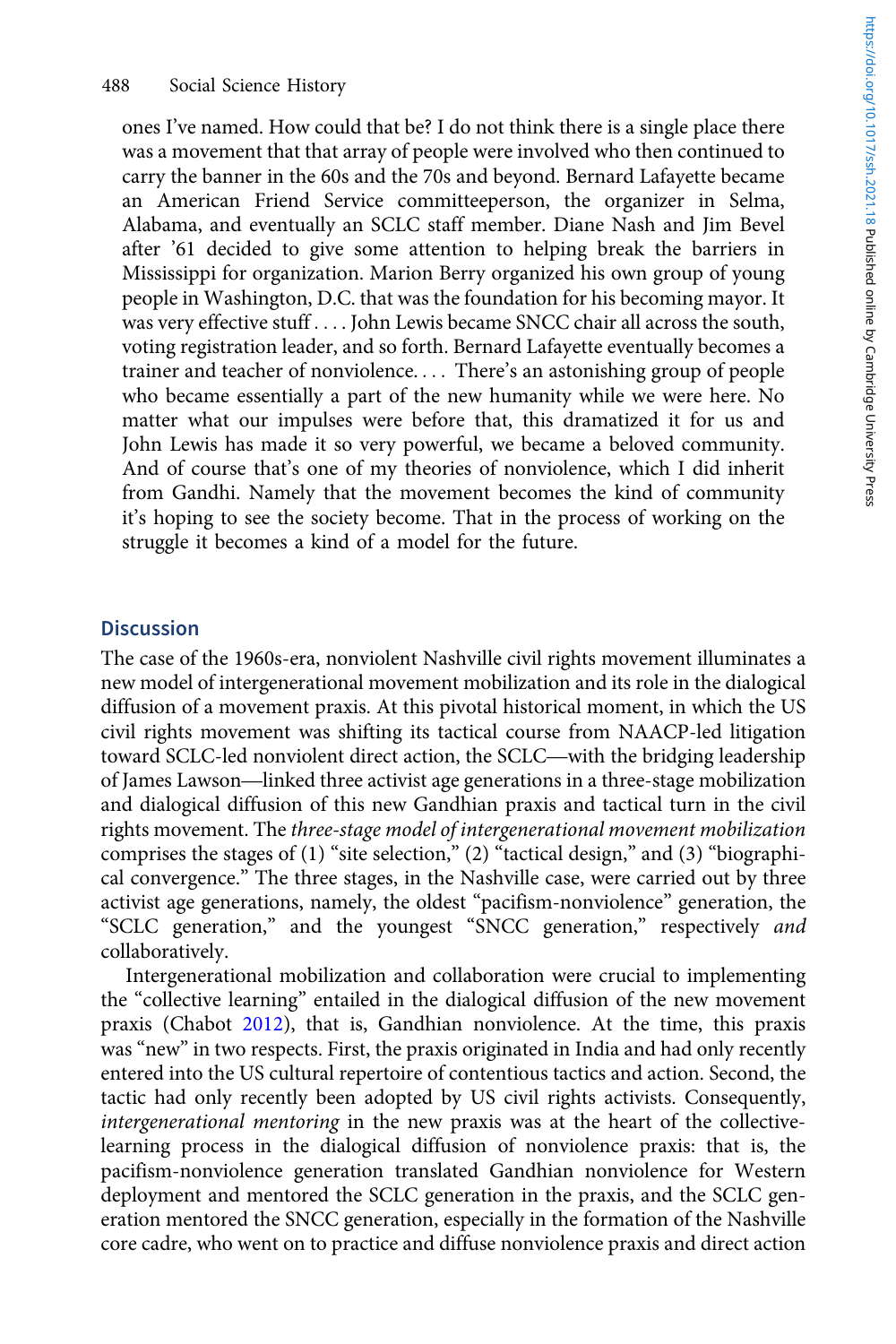to dismantle Jim Crow throughout the US South and beyond (Cornfield et al. 2019; Isaac et al. 2012, 2016, 2020).

The Reverend James M. Lawson Jr. was the central "bridge leader" in the intergenerational mobilization process. His centrality in bridging activist age-generations stemmed from his centrality in intergenerational mentoring in nonviolence praxis. A member of the middle SCLC generation, Lawson was mentored by members of the older pacifism-nonviolence generation, especially A. J. Muste of the Fellowship of Reconciliation; and, at the invitation and behest of Dr. Martin Luther King Jr., Lawson, in turn, went on to mentor not only his cohort of SCLC activists but also the youngest SNCC generation, especially the Nashville core cadre by way of his legendary Nashville nonviolence workshops.

Several historical, biographical, demographic, and spatial factors facilitated the Nashville-derived three-stage intergenerational mobilization model. First, the model the youngest SNCC generation, especially the Nashville core cadre by way or his<br>legendary Nashville nonviolence workshops.<br>Several historical, biographical, demographic, and spatial factors facilitated the<br>Nashville-derive turn toward nonviolence, a turn toward a new tactic that required collective learning to be sustained and deployed in the United States. Intergenerational mentoring in the new praxis produced the requisite collective learning for the dialogical diffusion of this new movement praxis. Second, Lawson's biographical availability as a bridge leader was crucial for carrying out the process of collective learning and, therefore, deployment of the new praxis. A member of the middle generation of activists, Lawson possessed the expertise, and certainly the devotion, to the new praxis he had gained in part from the oldest generation of activists, as well as a manifest devotion to a religious theology he shared with the youngest activist generation. Third, the dramatic post–World War II surge in US college enrollments, and in the population of politicized Black and White college students, during this period of national civil rights movement protest and mobilization was an important demographic trend that greatly increased the national pool of "biographically available" activists who would engage in nonviolent direct action. Finally, in light of the "multicity" SCLC strategy of coordinating a series of protest centers, the biographical availability of the growing pool of college-student activists was enhanced by their spatial distribution and dense concentration in university cities like Nashville that facilitated implementation of local nonviolent direct actions.

## Conclusion

Our three-stage, intergenerational model of movement mobilization, derived from the case of the 1960s-era, nonviolent Nashville civil rights movement, suggests a research agenda on the sustainability and generalizability of the model in processes of dialogical diffusion of movement praxes. Future research on the sustainability and generalizability of intergenerational mobilization can be informed by three dimensions of the Nashville case: (1) the historical moment in the tactical course of a movement; (2) bridging leadership, especially the bridge leader as a lynchpin in an intergenerational mentoring process; and (3) demographic trends and spatial distributions of the pool of biographically available prospective activists.

First, in the Nashville case, intergenerational mobilization was initiated during a pivotal historical moment in the tactical course of the US civil rights movement.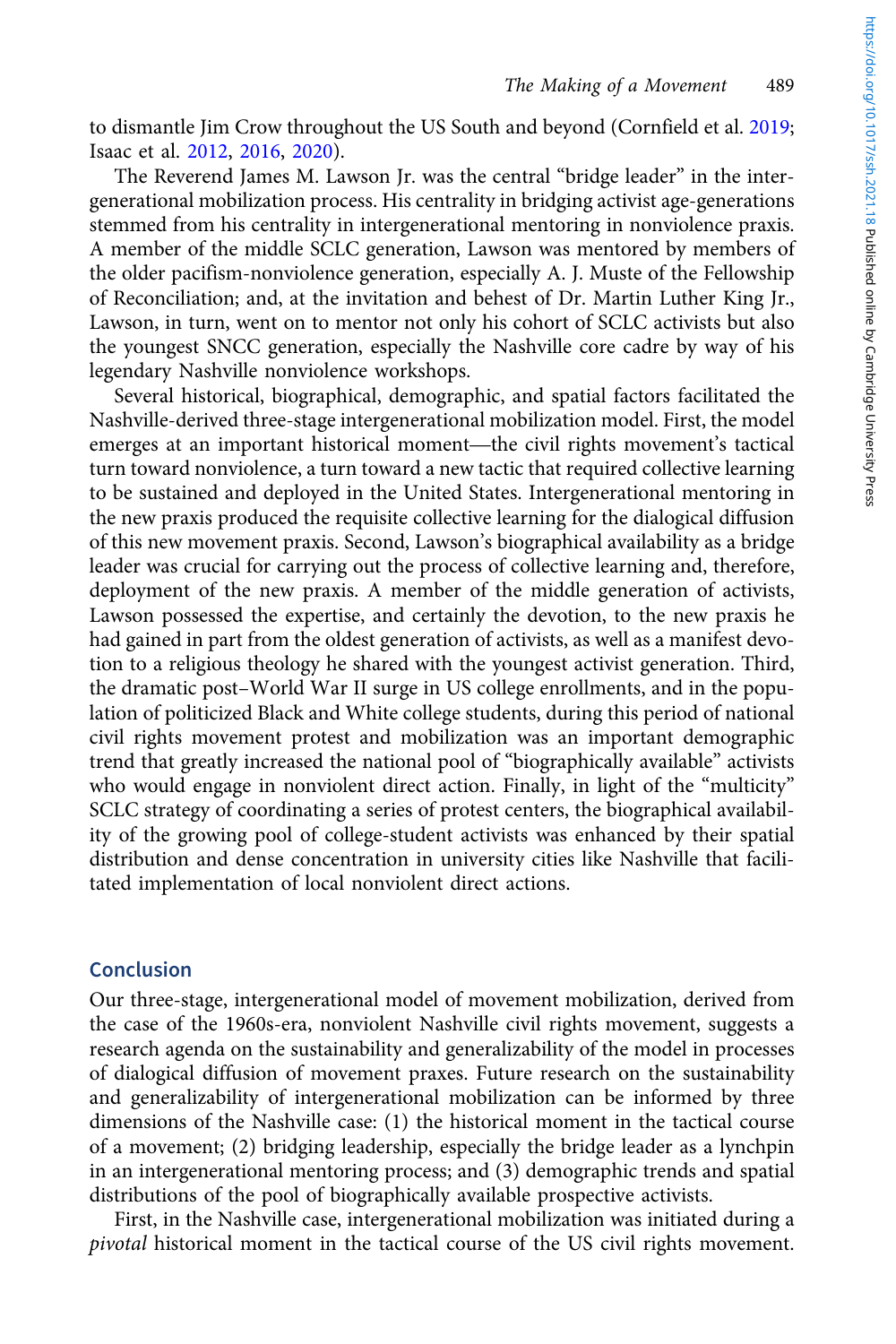From a "tactical adaptation" perspective (Blee 2012; Isaac 2019; McAdam 1983; McCammon 2012), the Nashville movement and model were the vehicle for the 490 Social Science History<br>From a "tactical adaptation" perspective (Blee 2012; Isaac 2019; McAdam 1983;<br>McCammon 2012), the Nashville movement and model were the vehicle for the<br>deployment and dialogical diffusion of a *n* From a "tactical adaptation" perspective (Blee 2012; Isaac 2019; McAdam 1983; McCammon 2012), the Nashville movement and model were the vehicle for the deployment and dialogical diffusion of a *new* movement praxis—that is praxis of legal litigation encountered resistance in its implementation and enforcement in the United States. The newness of the new praxis in the US cultural and tactical repertoire of contention compelled the senior movement activists to mentor the growing youth movement, often skeptical of the new praxis, in the new praxis (Becker 1984; Coley 2018; Earl et al. 2017; Frenette 2019; Tapia and Turner 2018). This suggests that the Nashville model of intergenerational mobilization occurs during those pivotal historical moments in the tactical course of a movement requiring intergenerational mentoring in a new movement praxis, what Chabot (2012) terms the translation and experimentation stages of collective learning in the dialogical diffusion of a movement praxis; and, that intergenerational mobilization is less likely to occur when youth movements abandon new praxes imparted by senior activists that reach a point of diminishing returns in their implementation stage of dialogical diffusion (Becker 1984; Chabot 2012; Coley 2018; Earl et al. 2017; Tapia and Turner 2018).

Second, Lawson, as bridge leader, possessed the requisite knowledge and expertise for intergenerational mentoring. A member of the middle, activist generation in the tripartite set of activist generations of the Nashville movement, Lawson was mentored in nonviolence praxis by the oldest activist generation; had become a nationally recognized adherent and expert in nonviolence; and mentored the youngest activist generation in the praxis. What is more, his adherence to a Judeo-Christian theology he shared with the youngest generation allowed him to "translate" the new praxis, as Chabot (2012) puts it, and mentor the youngest generation in terms familiar to his mentees in the nonviolence workshops. This suggests that the Nashville intergenerational model depends for its implementation on effective intergenerational bridging and mentoring that translate and diffuse a new praxis in terms that are familiar to an otherwise skeptical youth movement; and that the intergenerational model will founder on the shoals of ineffective bridging leadership in persuading a youth movement to adopt a new praxis (Becker 1984; Coley 2018; Earl et al. 2017; Tapia and Turner 2018).

Finally, the Nashville model thrived in demographic and spatial conditions that encouraged collective learning and the biographical availability of prospective activists. The tactical turn toward nonviolence in the movement coincided with the dramatic surge in college enrollments and the dense concentration of "biographically available" college students in US university cities. In Nashville, all three generations of activists—the oldest, middle, and (large) youngest generations—participated simultaneously and in the same space in mastering, applying, and diffusing the new praxis. What is more, all three generations collaborated in the ongoing, iterative, dialogical process of translating, experimenting, and implementing the new praxis (Chabot 2012). Indeed, the Nashville core cadre of the youngest activist generation went on to mentor and expand itself in nonviolence not only in Nashville, but throughout the US South and beyond (Cornfield et al. 2019; Isaac 2019; Isaac et al. 2012, 2016). This suggests that the Nashville model is sustained by demographic and spatial conditions that encourage collective learning among a large,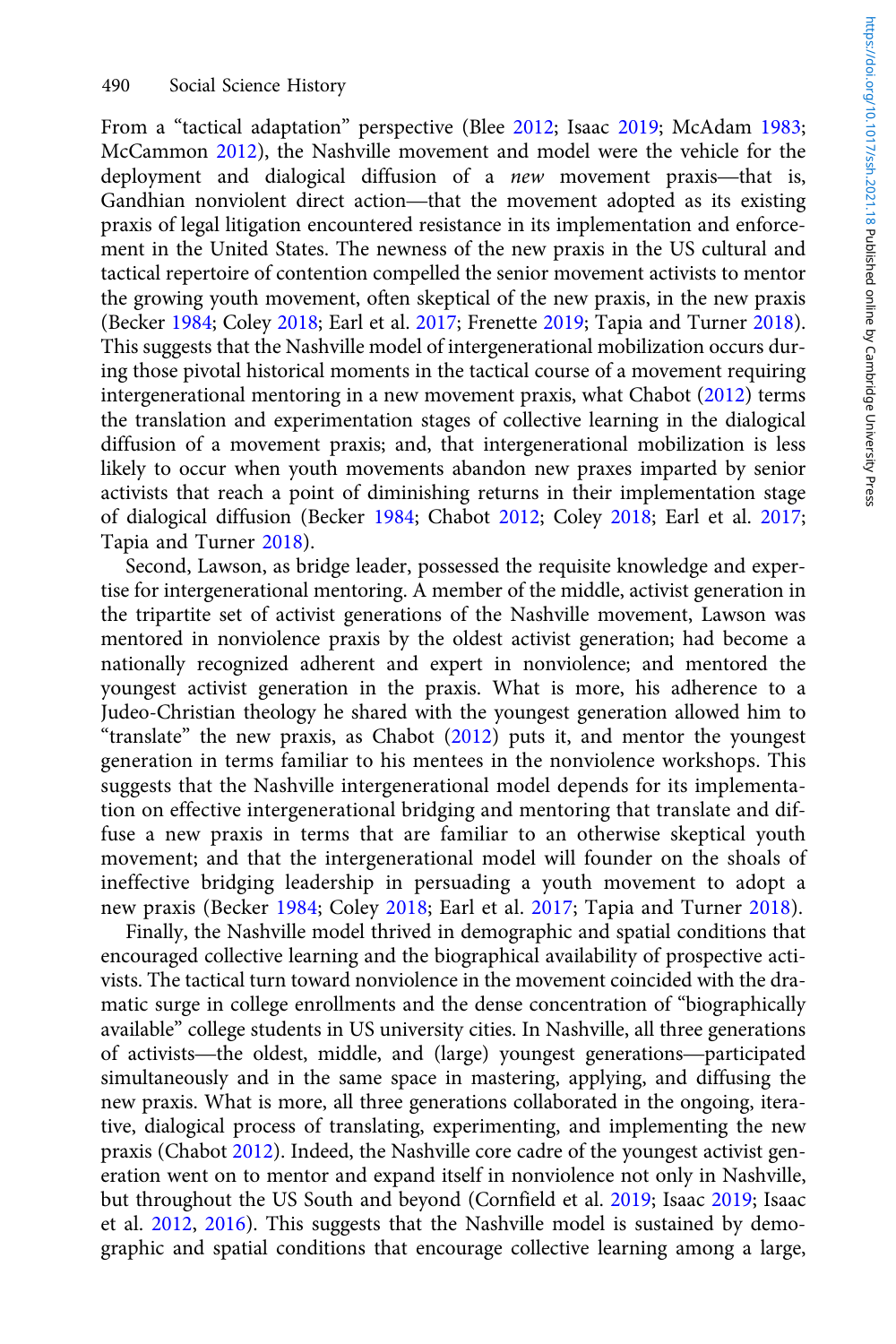age-diverse, and densely settled pool of biographically available activists; and that the model is less sustainable under conditions that atomize and diminish the size of the pool of biographically available, prospective activists.

The research agenda on the sustainability and generalizability of the Nashville model is best conducted with comparative research designs. Comparative social movement research can thereby contribute to our sociological understanding of the conditions that influence intergenerational mentoring and mobilization and, therefore, the contextual and bridging factors that encourage the dialogical diffusion of movement praxes.

Acknowledgments. We are deeply grateful to all interviewees, veterans of the Southern civil rights movement, who gave so generously of their time and knowledge of "the movement." Without them, so much would have been impossible including this project. We also gratefully acknowledge financial support from the Vanderbilt Center for Nashville Studies, Vanderbilt University College of Arts and Science, the Gertrude Conaway Vanderbilt endowment, and Vanderbilt Commons. We thank the following people who played important roles in the project: Kathy Conkwright and Rosevelt Noble (videography); Cathy Kaiser (interview transcription); Stephanie Pruitt (Center for Nashville Studies, Vanderbilt University); students in several Vanderbilt University seminars and Shai Dromi for helpful feedback; and George Becker, Amanda Brockman, Dasom Lee, Frank Lester, and Pamela Morgan for helpful bibliographic assistance.

#### References

- Amenta, Edwin, and Jane D. Poulsen (1994) "Where to begin: A survey of five approaches to selecting independent variables for qualitative comparative analysis." Sociological Methods & Research 23 (1): 22–53.
- Becker, George (1984) "The Wandervogel movement: A challenge to the generational conflict model," in Walter W. Powell, and Richard Robbins (eds.) Conflict and Consensus: A Festschrift in Honor of Lewis A. Coser. Free Press: 71–97.

Blee, Kathleen (2012) Democracy in the Making: How Activist Groups Form. Oxford University Press. Brooks, Catherine Burks (2009) Interview by Daniel B. Cornfield, Birmingham, AL, July 13.

- Burt, Ron (1992) Structural Holes: The Social Structure of Competition. Harvard University Press.
- Campbell, Will (2008) Interview by Daniel B. Cornfield, Dennis C. Dickerson, and Larry W. Isaac, Donelson, TN, May 7.
- Chabot, Sean (2012) Transnational Roots of the Civil Rights Movement: African American Explorations of the Gandhian Repertoire. Lexington Books.
- Carson, Clayborne (1981) In Struggle: SNCC and the Black Awakening of the 1960s. Harvard University Press.
- Coley, Jonathan S. (2014) "Social movements and bridge building: Religious and sexual identity conflicts." Research in Social Movements, Conflicts, and Change (37): 125–51.
- (2018) Gay on God's Campus: Mobilizing for LGBT Equality at Christian Colleges and Universities. University of North Carolina Press.
- Coley, Jonathan S., Dakota K. T. Raynes, and Dhruba Das (2020) "Are social movements truly social? The prosocial and antisocial outcomes of social movements." Sociology Compass 14 (8): e12820. ———
- Cornfield, Daniel B. (1989) Becoming a Mighty Voice: Conflict and Change in the United Furniture Workers of America. Russell Sage Foundation
	- (2015) Beyond the Beat: Musicians Building Community in Nashville. Princeton University Press.
- Cornfield, Daniel B., Jonathan S. Coley, Larry W. Isaac, and Dennis C. Dickerson (2019) "Occupational activism and race desegregation at work: Activist careers after the nonviolent Nashville civil rights movement." Research in the Sociology of Work (32): 217–48.
- Dickerson, Dennis C. (2005) "African American religious intellectuals and the theological foundations of the civil rights movement, 1930–1955." Church History 74 (2): 217–35.
	- (2014) "James M. Lawson, Jr.: Methodism, nonviolence and the civil rights movement." Methodist History 52 (3): 168–86.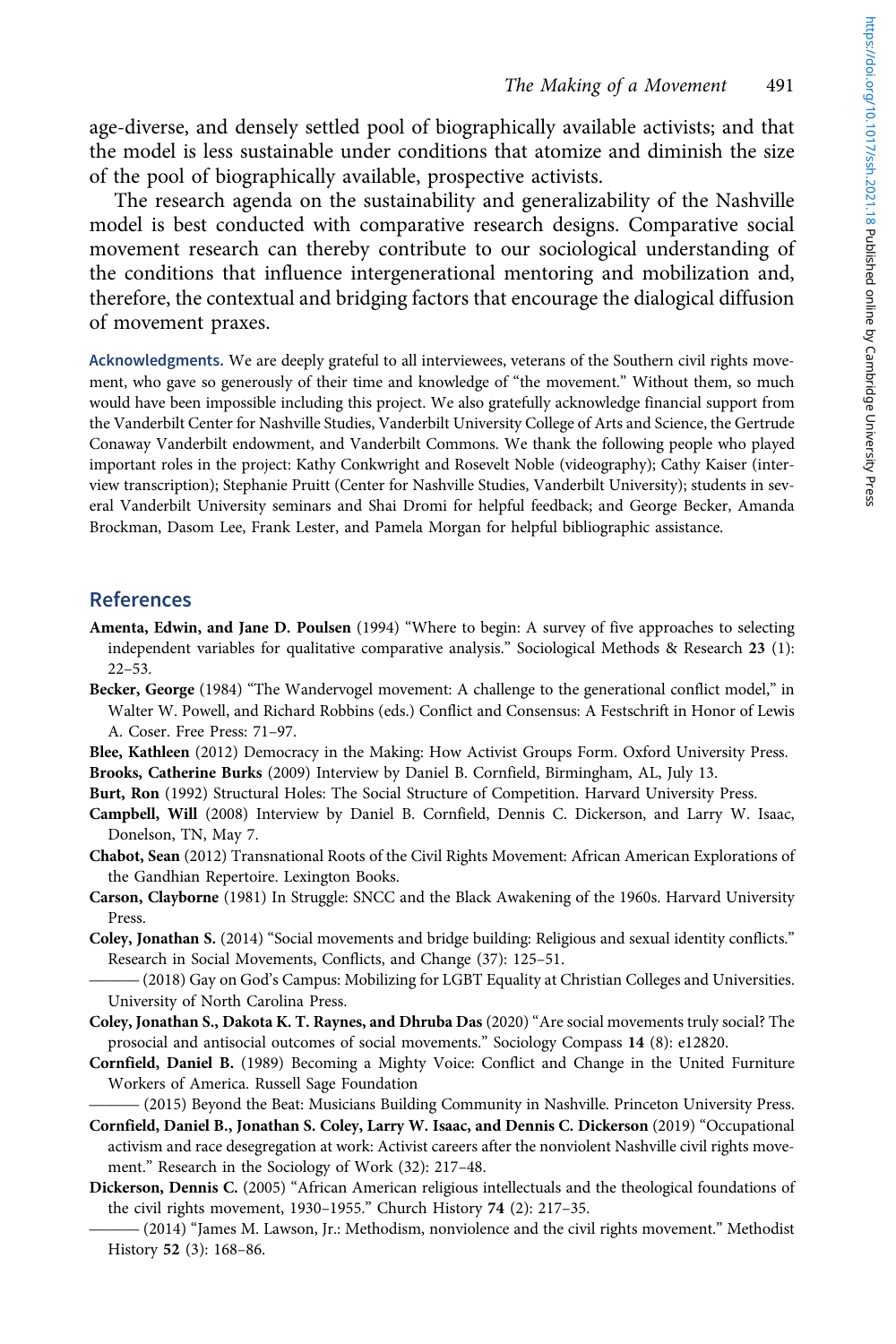- Earl, Jennifer, Thomas V. Maher, and Thomas Elliott (2017) "Youth, activism, and social movements." Sociology Compass 11 (4): e12465.
- Finley, Mary Lou, Bernard LaFayette, Jr, James Ralph, Jr., and Pam Smith, eds. (2016) The Chicago Freedom Movement: Martin Luther King Jr. and Civil Rights Activism in the North. The University Press of Kentucky.
- Frenette, Alexandre (2019) "Leveraging youth: Overcoming intergenerational tensions in creative production." Social Psychology Quarterly 82 (4): 386–406.
- Gawerc, Michelle I. (2020) "Diverse social movement coalitions: Prospects and challenges."Sociology Compass 14 (1): e12760.
- Halberstam, David (1998) The Children. Random House.
- Harbor, Bill (2009) Interview by Larry Isaac, Atlanta, GA, July 28.
- Irons, Jenny (1998) "The shaping of activist recruitment and participation: A study of women in the Mississippi civil rights movement." Gender & Society 12 (6): 692–709.
- Isaac, Larry (2019) "Performative power in nonviolent tactical adaptation to violence: Evidence from US civil rights movement campaigns," in Hank Johnston (ed.) Social Movements, Nonviolent Resistance, and the State. Routledge: 27–53.
- Isaac, Larry, and Lars Christiansen (2002) "How the civil rights movement revitalized labor militancy." American Sociological Review 67 (5): 722–46.
- Isaac, Larry W., Daniel B. Cornfield, Dennis C. Dickerson, James M. Lawson, Jr., and Jonathan S. Coley (2012) "'Movement schools' and dialogical diffusion of nonviolent praxis: Nashville workshops in the Southern civil rights movement." Research in Social Movements, Conflicts, and Change (34): 155–84.
- Isaac, Larry W., Jonathan S. Coley, Daniel B. Cornfield, and Dennis C. Dickerson (2016) "Preparation ——pathways and movement participation: Insurgent schooling and nonviolent direct action in the Nashville civil rights movement." Mobilization 21 (2): 155–76.
- (2020) "Pathways to modes of movement participation: Micromobilization in the Nashville civil rights movement." Social Forces 99 (1): 255–80.
- Jelks, Randall M. (2002) "Benjamin E. Mays and the creation of an insurgent Negro professional clergy." AME Church Review 118 (387): 32–38.
- Kinzie, Jillian, Megan Palmer, John Hayek, Don Hossler, Stacy A. Jacob and Heather Cummings (2004) "Fifty years of college choice: Social, political and institutional influences on the decision making process." Lumina Foundation for Education, New Agenda Series, vol. 5 (3): 1–66.
- Klatch, Rebecca E. (1999) A Generation Divided: The New Left, The New Right, and the 1960s. University of California Press.
- Knight, Pauline (2009) Interview by Larry W. Isaac, Atlanta, GA, July 28. ———
- Lawson, James (2007) Interview by Larry W. Isaac, Nashville, TN, October 26.
- (2009) Interview by Daniel B. Cornfield, Nashville, TN, June 12.
- (2016) Interview by Daniel B. Cornfield, Dennis C. Dickerson, and Larry W. Isaac, Nashville, TN, July 23–24.
- Lewis, John (1998) Walking with the Wind: A Memoir of the Movement. Simon & Schuster.
- Mayer, Brian (2009) "Cross-movement coalition formation: Bridging the labor-environment divide." Sociological Inquiry 79 (2): 219-39.
- McAdam, Doug (1982) Political Process and the Development of Black Insurgency, 1930–1970. University of Chicago Press.
	- (1983) "Tactical innovation and the pace of insurgency." American Sociological Review 48 (6): 735–54. (1988) Freedom Summer. Oxford University Press.
- McCammon, Holly J. (2012) The U.S. Women's Jury Movements and Tactical Adaptation: A More Just Verdict. Cambridge University Press.
- Miller, Byron, and Walter Nicholls (2013) "Social movements in urban society: The city as a space of politicization." Urban Geography 34 (4): 452–73.
- Morris, Aldon (1984) The Origins of the Civil Rights Movement: Black Communities Organizing for Change. The Free Press.
- Murphy, Curtis (2009) Interview by Larry W. Isaac, Chattanooga, TN, July 27.
- Nashville Christian Leadership Council (1961) "Toward the beloved community: Story of the Nashville Christian Leadership Council." Civil Rights Movement Archive, [http://www.crmvet.org/docs/61\\_nclc.](http://www.crmvet.org/docs/61_nclc.pdf) [pdf](http://www.crmvet.org/docs/61_nclc.pdf) (accessed July 25, 2018).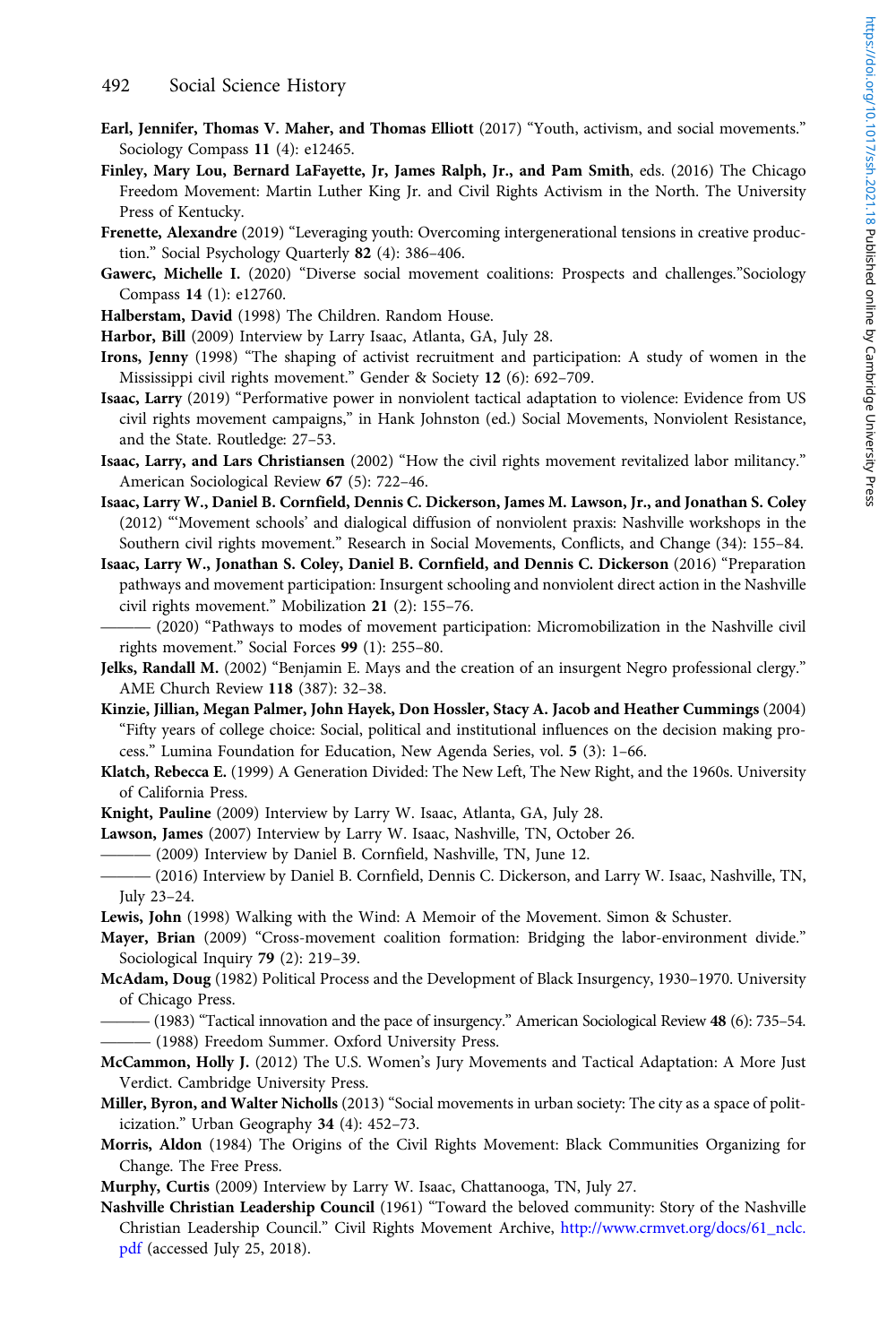Nicholls, Walter (2007) "The geographies of social movements." Geography Compass 1 (3): 607–22.

Pagis, Julie (2018) May '68: Shaping Political Generations. Amsterdam University Press.

Patton, Rip (2008) Interview by Dennis C. Dickerson, Nashville, TN, June 26.

Payne, Charles M. (2007) I've Got the Light of Freedom: The Organizing Tradition and the Mississippi Freedom Struggle. University of California Press.

Powell, Gloria Johnson (2009) Interview by Larry W. Isaac, Nashville, TN, June 1.

Ragin, Charles C. (1987) The Comparative Method: Moving beyond Qualitative and Quantitative Strategies. University of California Press.

(2008) Redesigning Social Inquiry: Fuzzy Sets and Beyond. University of Chicago Press.

- Ransby, Barbara (2003) Ella Baker & the Black Freedom Movement: A Radical Democratic Vision. The University of North Carolina Press.
- Robnett, Belinda (1996) "African-American women in the civil rights movement, 1954–1965: Gender, leadership, and micromobilization." American Journal of Sociology 101 (6): 1661–93.
- Smith, Kelly Miller (1964) Interviewed by Robert Penn Warren, Feb. 13. Who Speaks for the Negro? An Archival Collection, Robert Penn Warren Center for the Humanities, Vanderbilt University, [https://](https://whospeaks.library.vanderbilt.edu/sites/default/files/RPW.reel_.3.Kelly%20Smith.tape1_.pdf) [whospeaks.library.vanderbilt.edu/sites/default/files/RPW.reel\\_.3.Kelly%20Smith.tape1\\_.pdf.](https://whospeaks.library.vanderbilt.edu/sites/default/files/RPW.reel_.3.Kelly%20Smith.tape1_.pdf)
- Snarr, C. Melissa (2009) "Religion, race, and bridge building in economic justice coalitions." Working USA: The Journal of Labor and Society 12 (1): 73–95.
- Southern Christian Leadership Conference (1961a) "Annual meeting of the Southern Christian Leadership Conference, September 27–28–29, 1961, Nashville, Tennessee." Civil Rights Movement Archive, [http://](http://www.crmvet.org/docs/6109_sclc_convention.pdf) [www.crmvet.org/docs/6109\\_sclc\\_convention.pdf](http://www.crmvet.org/docs/6109_sclc_convention.pdf) (accessed June 18, 2018).
- (1961b) "This is SCLC." Civil Rights Movement Archive, [http://www.crmvet.org/docs/61\\_sclc\\_this](http://www.crmvet.org/docs/61_sclc_this-is.pdf)[is.pdf](http://www.crmvet.org/docs/61_sclc_this-is.pdf) (accessed June 18, 2018).
- Stinchcombe, Arthur (2000) "Social structure and organizations." Advances in Strategic Management 17 (1): 229–59.
- Tapia, Maite, and Lowell Turner (2018) "Renewed activism for the labor movement: The urgency of young worker engagement." Work and Occupations 45 (4): 391–419.
- US Census Bureau (2017) CPS Historical Time Series Tables on School Enrollment, Table A1, [https://www.](https://www.census.gov/data/tables/time-series/demo/school-enrollment/cps-historical-time-series.html) —[census.gov/data/tables/time-series/demo/school-enrollment/cps-historical-time-series.html](https://www.census.gov/data/tables/time-series/demo/school-enrollment/cps-historical-time-series.html) (accessed June 19, 2018).
	- (1956) Opening (Fall) Enrollment in Higher Educational Institutions 1955, Circular No. 460. US Government Printing Office.
- (1964) Opening Fall Enrollment in Higher Education, 1964. US Government Printing Office. Vivian, C. T. (2008) Interview by Larry W. Isaac, southwest Georgia, August 12.
- Whittier, Nancy (2018) "Generational spillover in the resistance to Trump," in David S. Meyer, and Sidney Tarrow (eds.), The Resistance: The Dawn of the Anti-Trump Opposition Movement. Oxford University Press: 207–29.
- Zald, Mayer N., and Roberta Ash (1966) "Social movement organizations: Growth, decay, and change." Social Forces 44 (3): 327–41.

Daniel B. Cornfield is professor of sociology at Vanderbilt University and editor-in-chief of Work and Occupations. He is the author of Beyond the Beat: Musicians Building Community in Nashville (2015), Becoming a Mighty Voice: Conflict and Change in the United Furniture Workers of America (1989), and numerous articles on the labor, civil rights, and immigrant rights movements. He is working on a book with Larry Isaac, Dennis Dickerson, and the Reverend James M. Lawson, Jr. on the origins and impact of the nonviolent Nashville civil rights movement.

Jonathan S. Coley is an assistant professor of sociology at Oklahoma State University. His research focuses on social movements, politics, religion, sexuality, and race. His book Gay on God's Campus: Mobilizing for LGBT Equality at Christian Colleges and Universities was published by the University of North Carolina Press and received the Distinguished Book Award from the Mid-South Sociological Association in 2018. He has also published articles in journals such as Social Forces, Social Currents, Mobilization, Social Movement Studies, and Research in Social Movements, Conflicts, and Change.